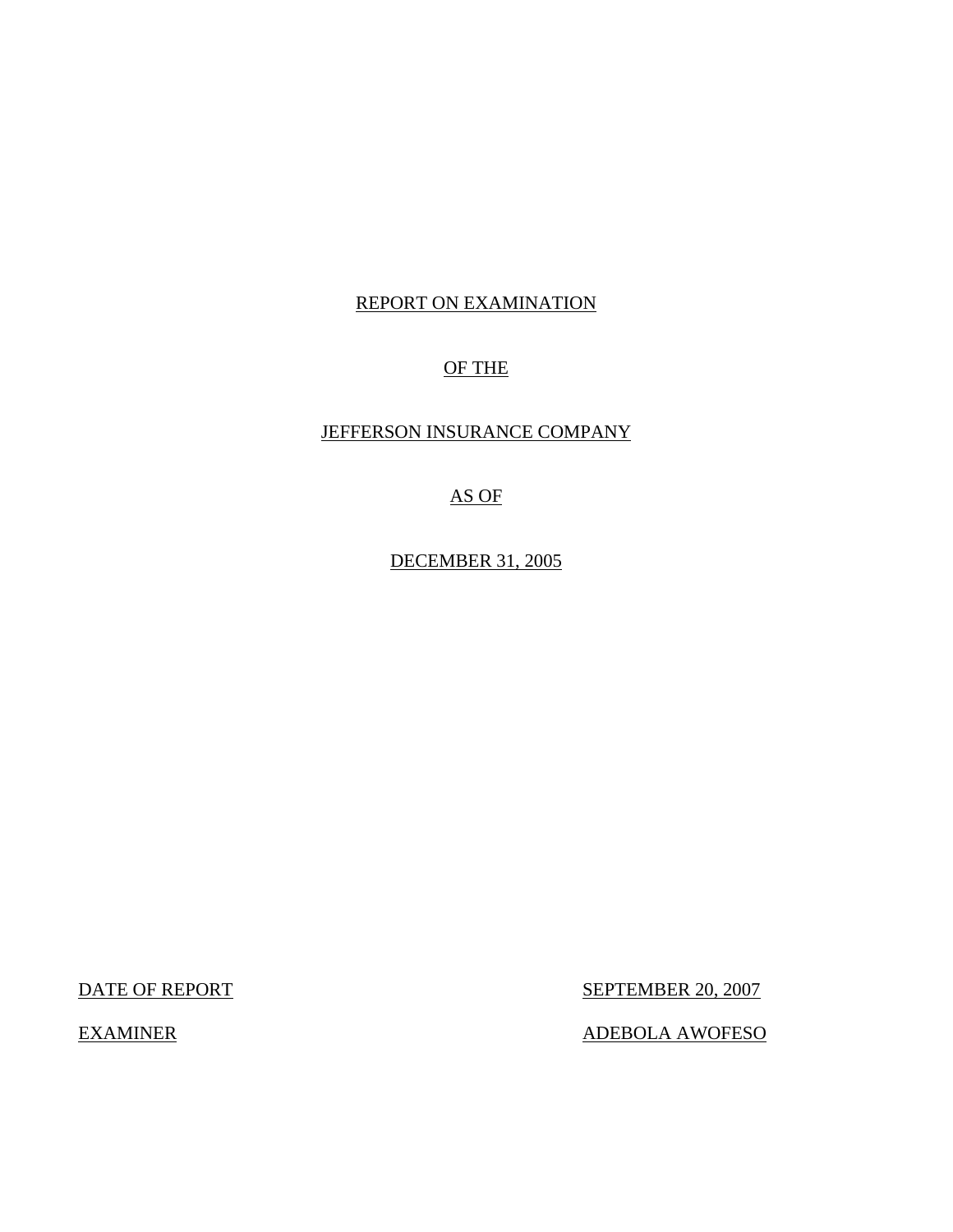## TABLE OF CONTENTS

## ITEM NO. PAGE NO.

| 1  | Scope of examination                                                                                                                                                                          | $\overline{2}$                   |
|----|-----------------------------------------------------------------------------------------------------------------------------------------------------------------------------------------------|----------------------------------|
| 2. | <b>Description of Company</b>                                                                                                                                                                 | 3                                |
|    | A. Management<br>B. Territory and plan of operation<br>C. Reinsurance<br>D. Holding company system<br>E. Abandoned Property Law<br>F. Significant operating ratios<br>G. Accounts and records | 3<br>5<br>6<br>7<br>9<br>9<br>10 |
| 3. | <b>Financial statements</b>                                                                                                                                                                   | 14                               |
|    | A. Balance sheet<br>B. Underwriting and investment exhibit                                                                                                                                    | 14<br>16                         |
| 4. | Losses and loss adjustment expenses                                                                                                                                                           | 18                               |
| 5. | Market conduct activities                                                                                                                                                                     | 18                               |
| 6. | Compliance with prior report on examination                                                                                                                                                   | 19                               |
| 7. | Summary of comments and recommendations                                                                                                                                                       | 23                               |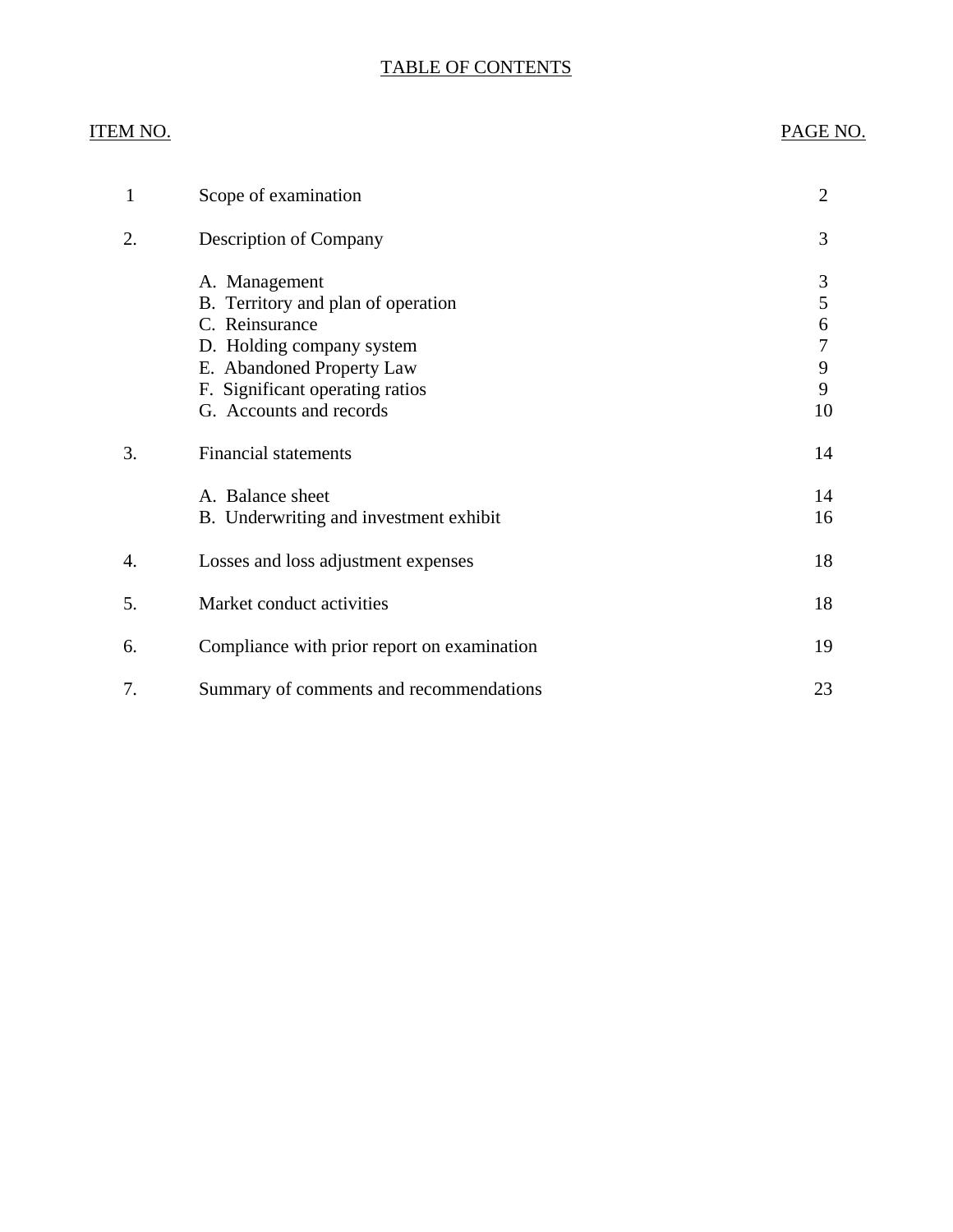

STATE OF NEW YORK INSURANCE DEPARTMENT 25 BEAVER STREET NEW YORK, NEW YORK 10004

September 20, 2007

Honorable Eric R. Dinallo Superintendent of Insurance Albany, New York 12257

Sir:

Pursuant to the requirements of the New York Insurance Law, and in compliance with the instructions contained in Appointment Number 22477 dated March 7, 2006 attached hereto, I have made an examination into the condition and affairs of Jefferson Insurance Company as of December 31, 2005, and submit the following report thereon.

Wherever the designations "the Company" or "Jefferson" appear herein without qualification, they should be understood to indicate Jefferson Insurance Company.

Wherever the designations "Monticello" appear herein without qualification, they should be understood to indicate Monticello Insurance Company, an insurer domiciled in Delaware.

Wherever the term "Department" appears herein without qualification, it should be understood to mean the New York Insurance Department.

The examination was conducted at the Company's administrative office located at 777 San Marin Drive in Novato, CA 94998.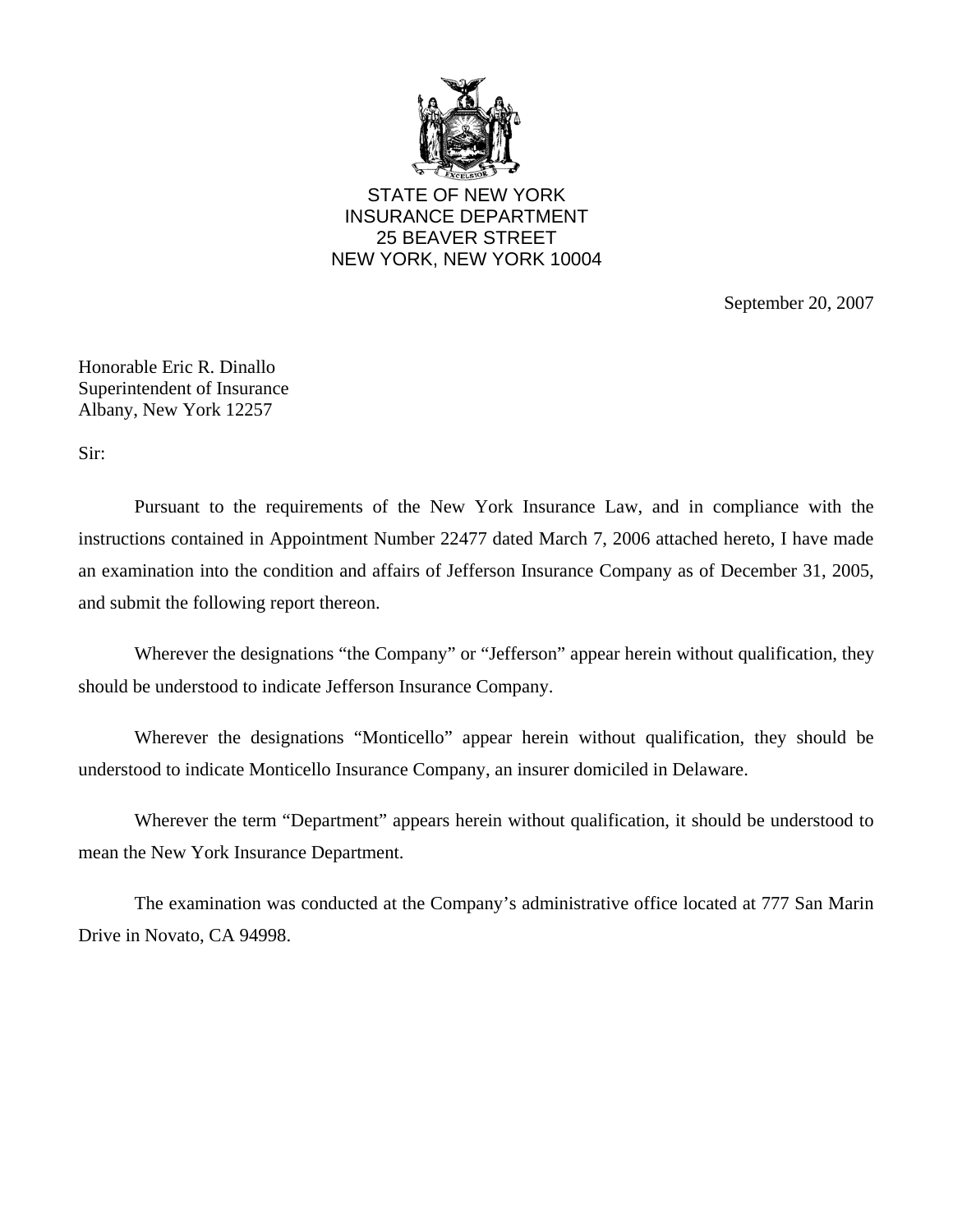#### 2 **1. SCOPE OF EXAMINATION**

<span id="page-3-0"></span>The previous examination was conducted as of December 31, 2002. This examination covered the three-year period from January 1, 2003 through December 31, 2005. Transactions occurring subsequent to this period were reviewed where deemed appropriate by the examiner.

The examination comprised a verification of assets and liabilities as of December 31, 2005. The examination included a review of income, disbursements and company records deemed necessary to accomplish such analysis or verification and utilized, to the extent considered appropriate, work performed by the Company's independent certified public accountants ("CPA"). A review or audit was also made of the following items as called for in the Examiners Handbook of the National Association of Insurance Commissioners ("NAIC"):

> History of Company Management and control Corporate records Fidelity bond and other insurance Territory and plan of operation Growth of Company Business in force by states Loss experience Reinsurance Accounts and records Financial statements

A review was also made to ascertain what action was taken by the Company with regard to comments and recommendations contained in the prior report on examination.

This report on examination is confined to financial statements and comments on those matters, which involve departures from laws, regulations or rules, or which are deemed to require explanation or description.

The State of Delaware examined the Monticello Insurance Company, Wilmington, Delaware, a wholly-owned subsidiary of the Jefferson Insurance Company, concurrently with this examination.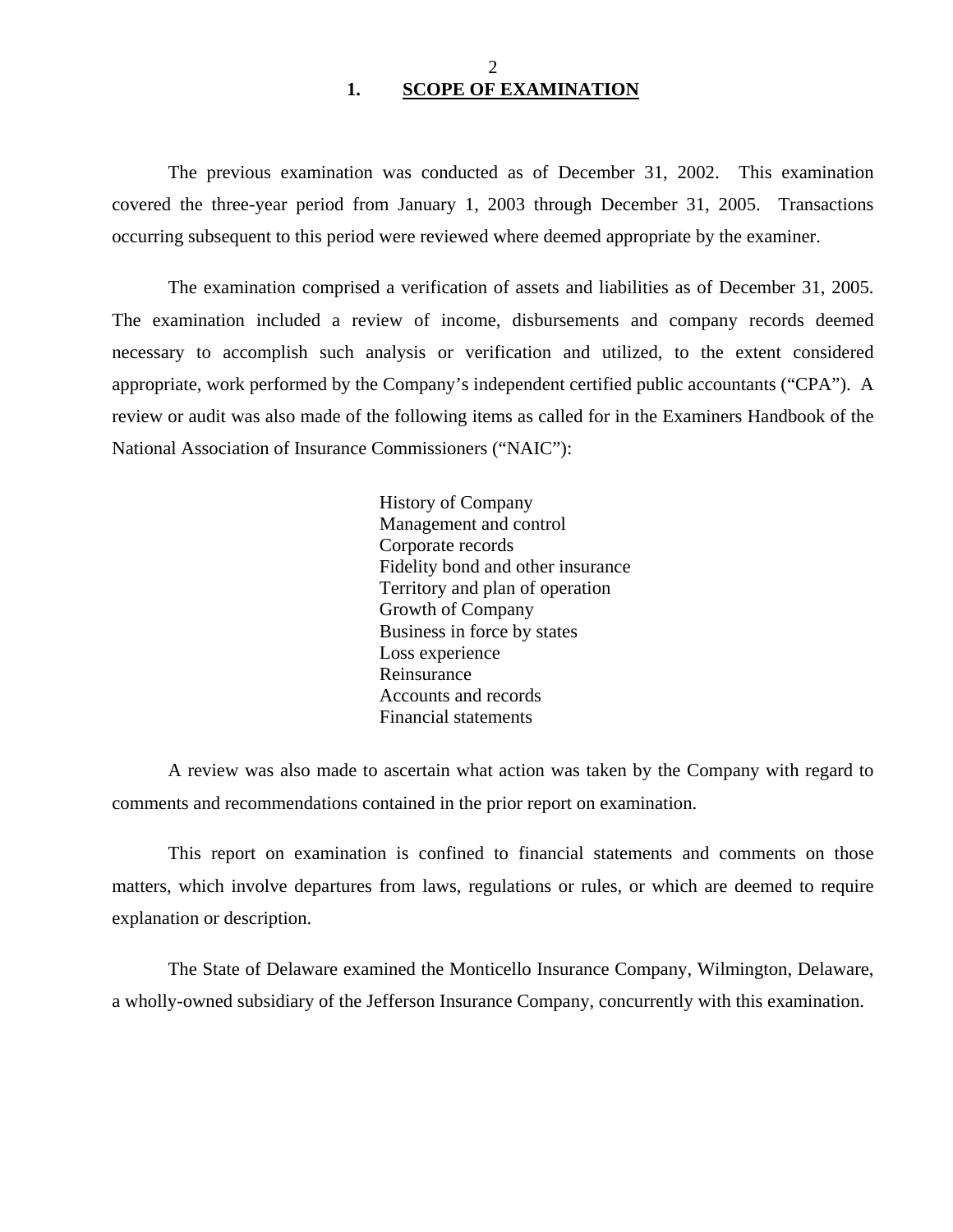### 3 **2. DESCRIPTION OF COMPANY**

The Company was established under the laws of the State of New York on March 15, 1950, under the name, Jefferson Insurance Company. On February 1, 1952, the corporate name was changed to the Jefferson Insurance Company of New York. On July 28, 1999, the corporate name was changed back to Jefferson Insurance Company.

Capital paid in is \$10,453,700 consisting of 104,537 shares of \$100 par value per share common stock. Gross paid in and contributed surplus is \$40,979,284.

A. Management

Pursuant to the Company's charter and by-laws, management of the Company is vested in a board of directors consisting of not less than thirteen or more than fifteen members. At December 31, 2005, the board of directors was comprised of the following thirteen members:

| <b>Name and Residence</b>        | <b>Principal Business Affiliation</b>                                                    |  |  |  |
|----------------------------------|------------------------------------------------------------------------------------------|--|--|--|
| Joseph J. Beneducci              | President and Chief Operating Officer,                                                   |  |  |  |
| Novato, CA                       | Fireman's Fund Insurance Company                                                         |  |  |  |
| Gary C. Bhojwani                 | Senior Vice President,                                                                   |  |  |  |
| Novato, CA                       | Fireman's Fund Insurance Company                                                         |  |  |  |
| David L. Conway                  | Senior Vice President,                                                                   |  |  |  |
| Novato, CA                       | Fireman's Fund Insurance Company                                                         |  |  |  |
| Robert H. Courtemanche           | Senior Vice President,                                                                   |  |  |  |
| Novato, CA                       | Fireman's Fund Insurance Company                                                         |  |  |  |
| Bruce F. Friedberg<br>Novato, CA | Vice President<br>Chief<br>Senior<br>and<br>Actuary,<br>Fireman's Fund Insurance Company |  |  |  |
| Peter Huehne                     | Chief Financial Officer,                                                                 |  |  |  |
| Novato, CA                       | Allianz of America Corporation                                                           |  |  |  |
| Louise Jordan                    | Senior Vice President and Controller,                                                    |  |  |  |
| Novato, CA                       | Fireman's Fund Insurance Company                                                         |  |  |  |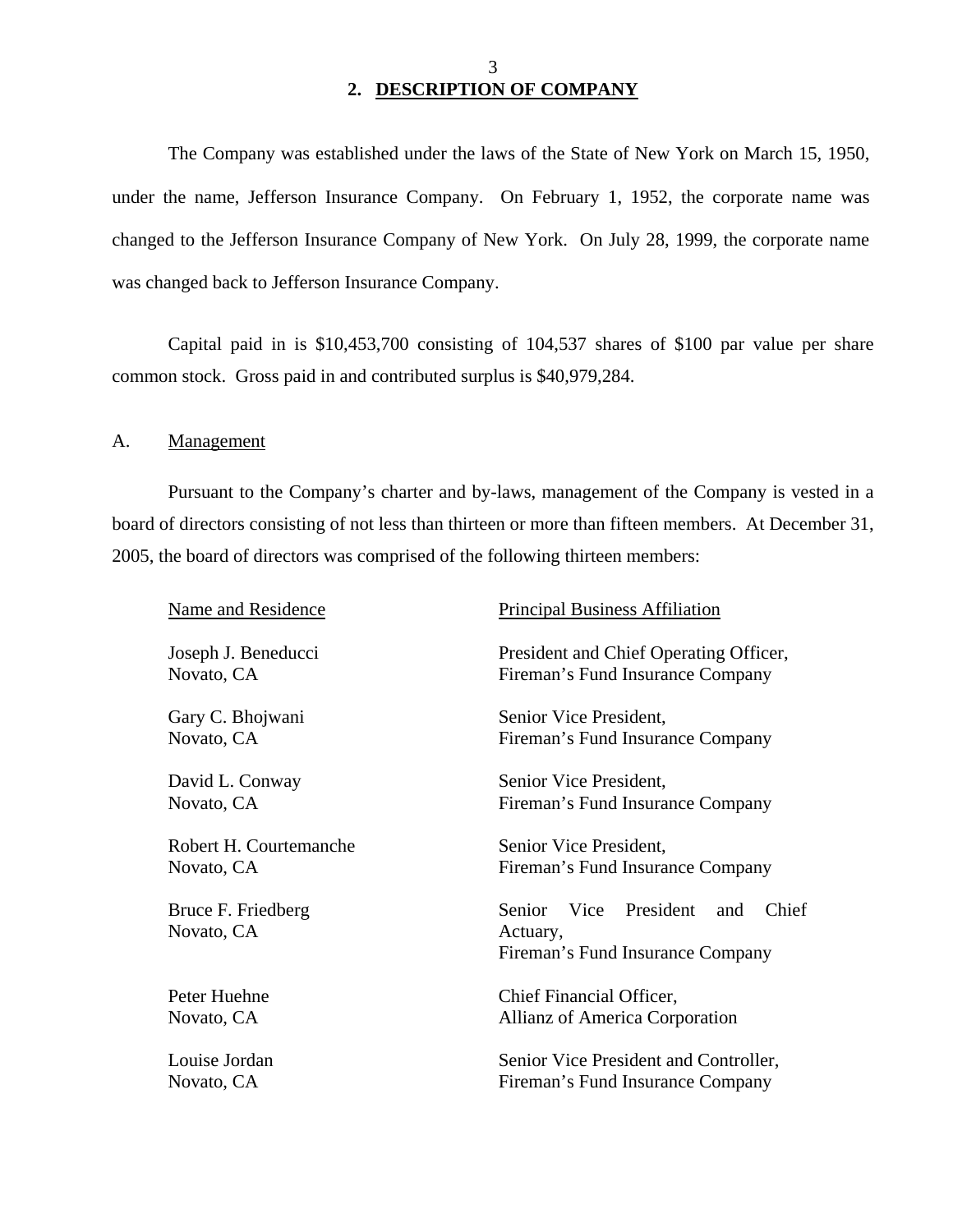|                                   | 4                                                                                                     |
|-----------------------------------|-------------------------------------------------------------------------------------------------------|
| Name and Residence                | <b>Principal Business Affiliation</b>                                                                 |
| Janet S. Kloenhamer<br>Novato, CA | Senior Vice President, General Counsel<br>and Corporate Secretary<br>Fireman's Fund Insurance Company |
| Victor L. Matthews                | Senior Finance Director,                                                                              |
| New York, NY                      | Fireman's Fund Insurance Company                                                                      |
| Arthur E. Moossmann, Jr.          | Senior Vice President,                                                                                |
| New York NY                       | Fireman's Fund Insurance Company                                                                      |
| Jill E. Paterson<br>Novato, CA    | <b>Executive Vice President and Chief</b><br>Financial Officer,<br>Fireman's Fund Insurance Company   |
| Justin R. Rubin                   | Senior Claim Director,                                                                                |
| Long Island, NY                   | Fireman's Fund Insurance Company                                                                      |
| Linda E. Wright                   | Senior Vice President and Treasurer,                                                                  |
| Novato, CA                        | Fireman's Fund Insurance Company                                                                      |

A review of the minutes of the board of directors shows that there were no meetings held during the examination period. In lieu of meetings, all actions were taken by signed written consent of all directors.

As of December 31, 2005, the principal officers of the Company were as follows:

| Name                | Title                                                                 |
|---------------------|-----------------------------------------------------------------------|
| Joseph J. Beneducci | <b>President and Chief Executive Officer</b>                          |
| Jill E. Paterson    | <b>Executive Vice President and Chief</b><br><b>Financial Officer</b> |
| Janet S. Kloenhamer | Senior Vice President and Corporate<br>Secretary                      |
| Linda E. Wright     | Senior Vice President and Treasurer                                   |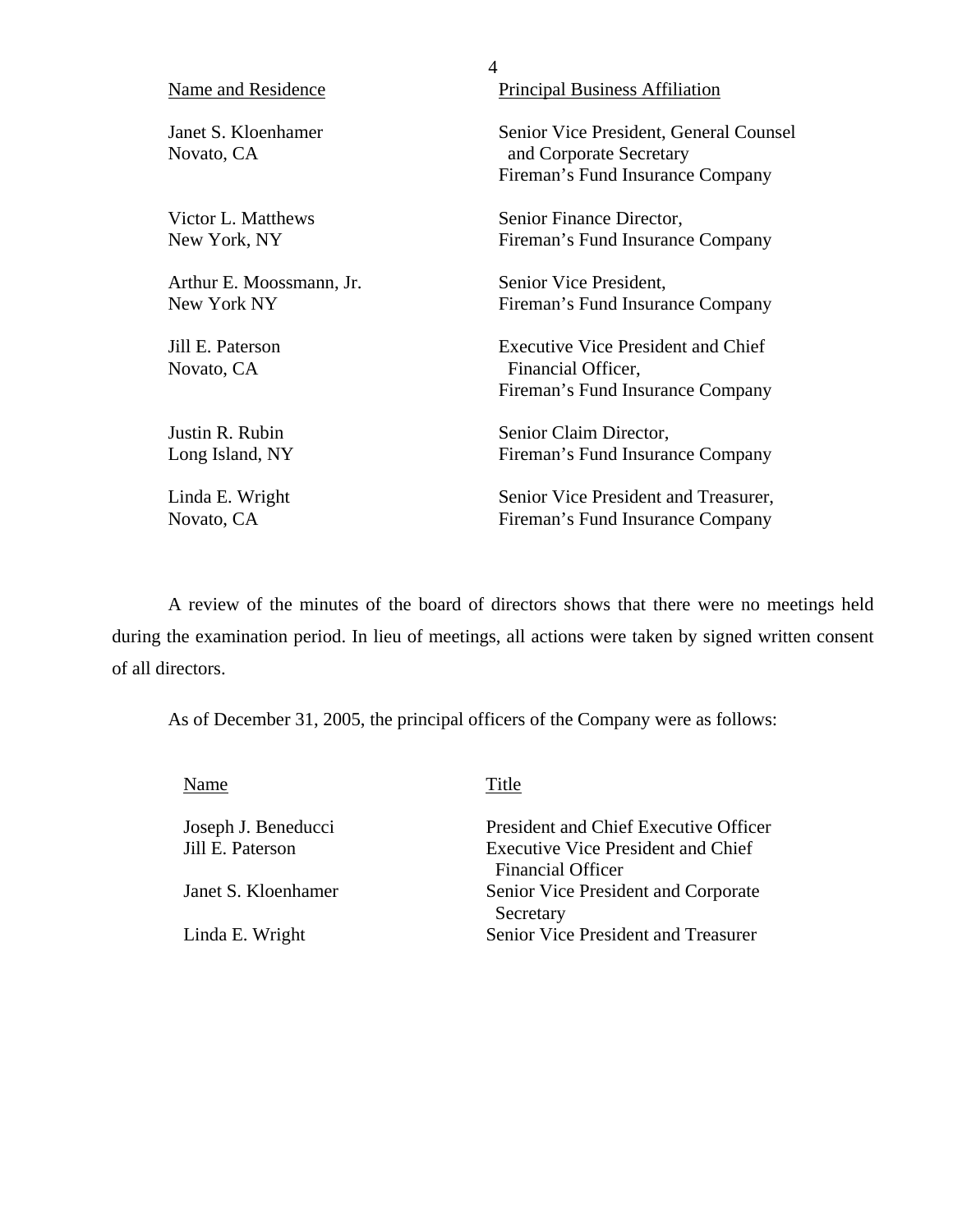#### B. Territory and Plan of Operation

Currently, the Company is in run-off status. The only new business written was the mandatory renewal of certain personal lines.

As of December 31, 2005, the Company was licensed to write business in all states and the District of Columbia, except Hawaii and Louisiana.

As of the examination date, the Company was authorized to transact the kinds of insurance as defined in the following numbered paragraphs of Section 1113(a) of the New York Insurance Law:

| Paragraph | Line of Business                           |
|-----------|--------------------------------------------|
| 3         | Accident & health                          |
| 4         | Fire                                       |
| 5         | Miscellaneous property damage              |
| 6         | Water damage                               |
| 7         | Burglary and theft                         |
| 8         | Glass                                      |
| 9         | Boiler and machinery                       |
| 12        | Collision                                  |
| 13        | Personal injury liability                  |
| 14        | Property damage liability                  |
| 16        | Fidelity and surety                        |
| 19        | Motor vehicle and aircraft physical damage |
| 20        | Marine and inland marine                   |
| 21        | Marine protection and indemnity            |
|           |                                            |

Based on the lines of business for which the Company is licensed and the Company's current capital structure, and pursuant to the requirements of Articles 13 and 41 of the New York Insurance Law, the Company is required to maintain a minimum surplus to policyholders in the amount of \$1,600,000.

The Company's primary business was excess, surplus and specialty lines, concentrating on small commercial and personal exposures that cover substandard risks at surcharged rates.

The following schedule shows the direct premiums written by the Company both in the United States and in New York for the period under examination: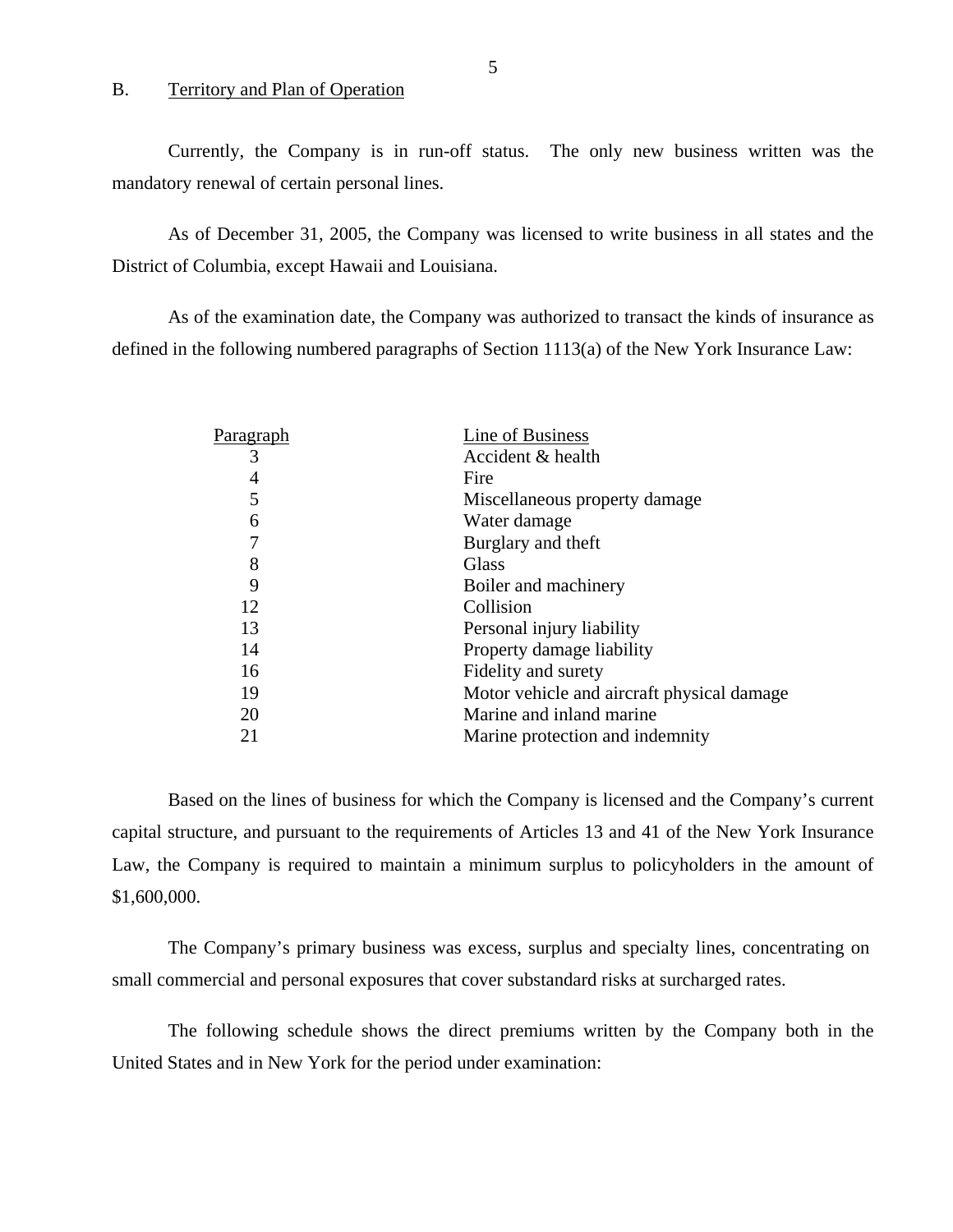# DIRECT WRITTEN PREMIUM

|               |              |               | Premiums Written in   |
|---------------|--------------|---------------|-----------------------|
|               |              | Total         | New York State as a   |
|               | New York     | United        | Percentage of United  |
| Calendar Year | <b>State</b> | <b>States</b> | <b>States Premium</b> |
| 2003          | \$4,509      | \$1,410,912   | 0.32%                 |
| 2004          | (727)        | \$294,618     | $(-0.25)\%$           |
| 2005          |              | 757           | $0.00\%$              |

#### C. Reinsurance

#### Intercompany Pooling Agreement

The Company entered into a reciprocal quota share agreement with its affiliated company, Monticello Insurance Company ("Monticello"), effective January 1, 1977. This agreement provides for the Company to assume 100% of the net writings of Monticello Insurance Company and to cede 20% of the combined net writings to Monticello Insurance Company. Underwriting assets and liabilities, as well as all losses, claims expenses, and underwriting expenses are shared by both companies in accordance with their corresponding pooling percentages of 80% (Jefferson) and 20% (Monticello).

#### **Ceded**

Other than the inter-company pooling agreement, there were no current ceded reinsurance agreements in effect at December 31, 2005.

The inter-company pooling reinsurance agreement in effect as of the examination date was reviewed and found to contain the required clauses, including an insolvency clause meeting the requirements of Section 1308 of the New York Insurance Law.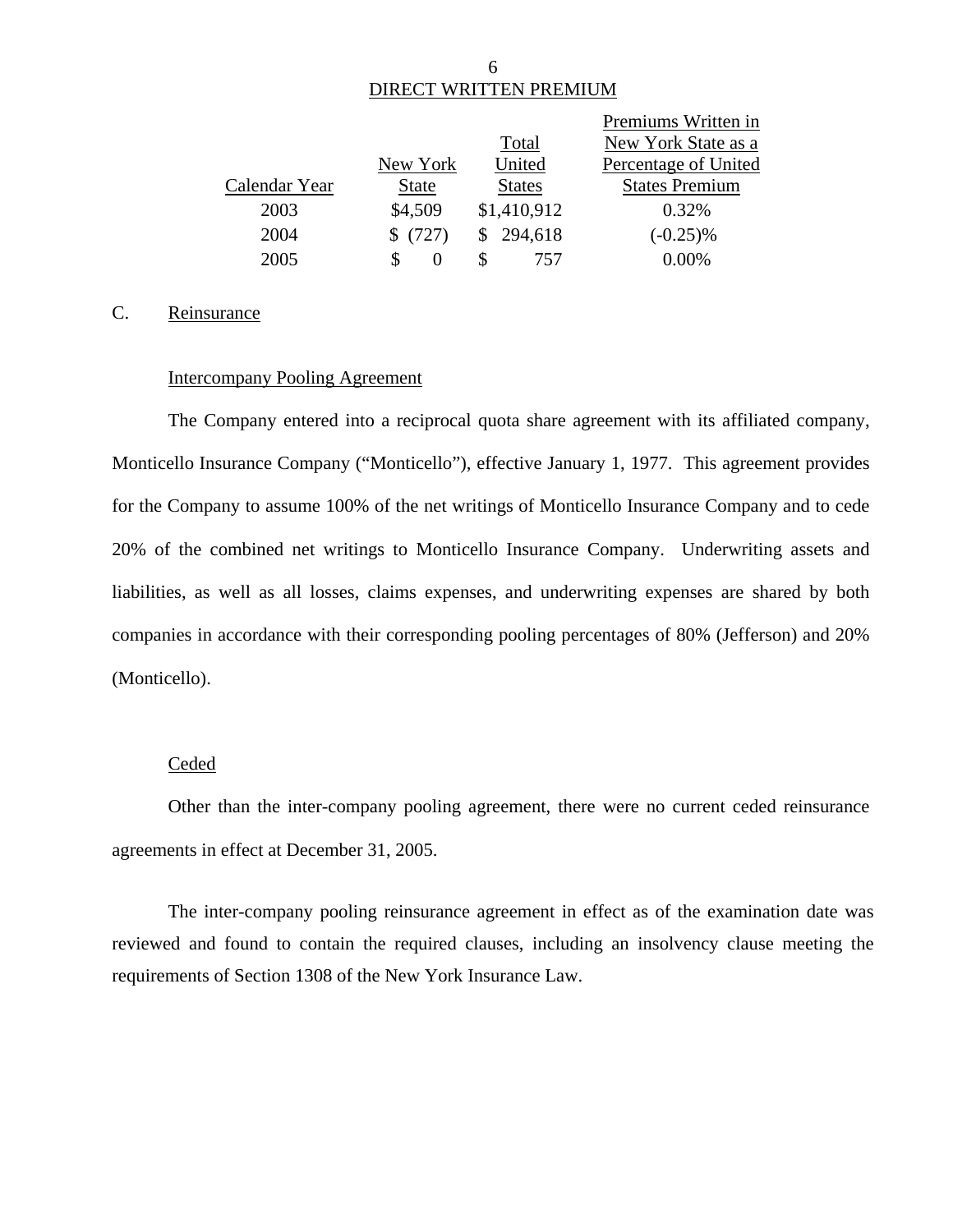#### D. Holding Company System

At December 31, 2005, Allianz Global Risk U.S. Insurance Company, a California company, owned one hundred percent of the outstanding shares of the Company. The ultimate parent of Jefferson Insurance Company is Allianz Aktiengesellschaft Holding, Munich, Germany, an international holding company of numerous insurance entities and related interests.

A review of the holding company registration statements filed with this Department indicated that such filings were complete and were filed in a timely manner pursuant to Article 15 of the New York Insurance Law and Department Regulation 52.

The following is an abridged chart of the holding company system at December 31, 2005:

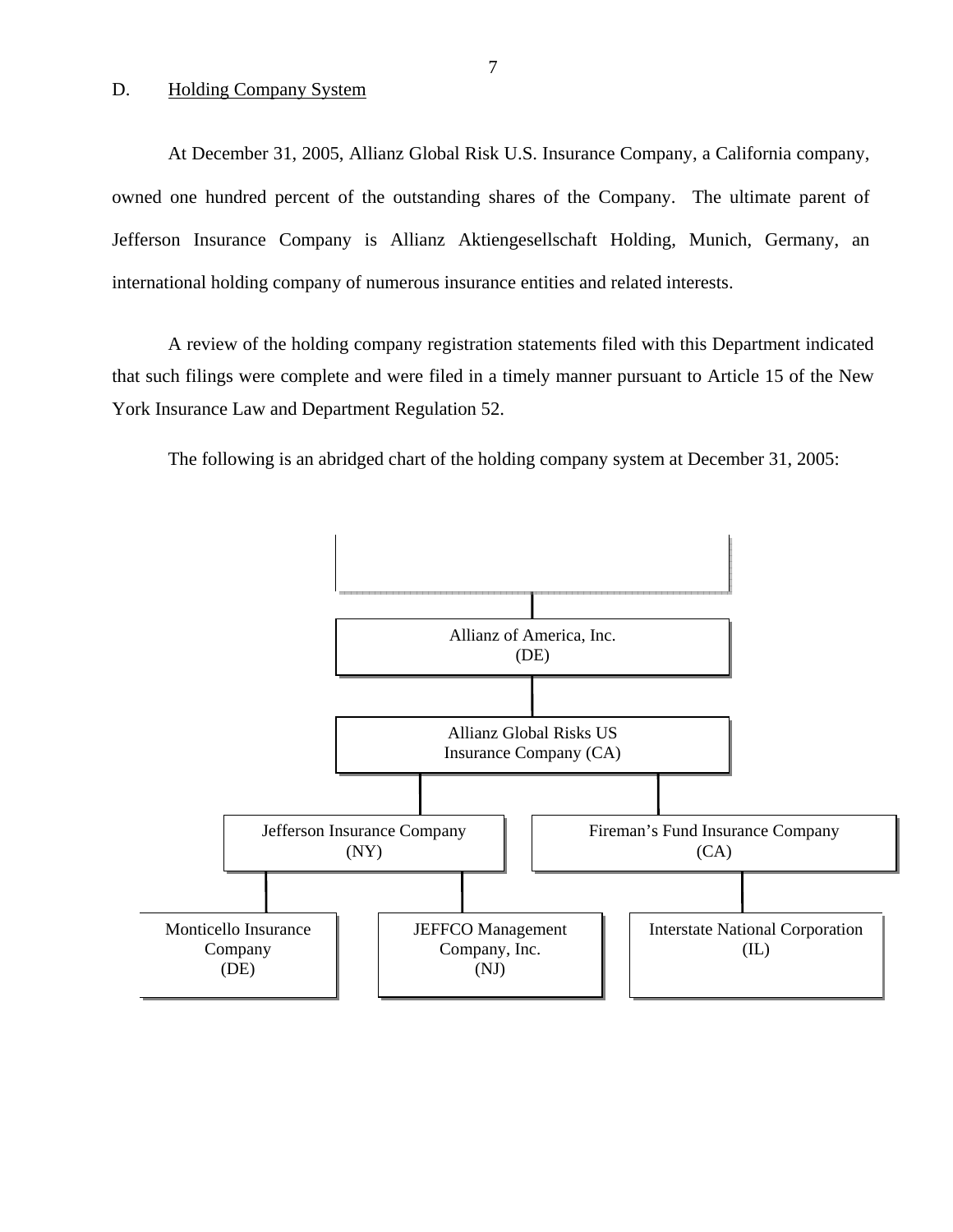At December 31, 2005, the Company was party to the following agreements with other members of its holding company system in addition to the pooling agreement described in Section 2C herein:

#### Service Agreement

Effective January 1, 2003, the Company entered into a service agreement with Fireman's Fund Insurance Company ("FFIC"), a member of the Allianz holding company system. Pursuant to the terms of this agreement, FFIC agrees to provide the Company administrative, professional and clerical personnel, claim adjustment and services required for the conduct of business.

This agreement was filed with the Department in accordance with Section 1505(d)(3) of the New York Insurance Law.

#### Federal Income Tax Allocation Agreement

Effective August 1, 1992, the Company entered into a tax allocation agreement with Allianz of America, Inc. and its subsidiaries and affiliates. Allianz of America, Inc. files a consolidated federal income tax return on behalf of its member companies. The agreement provides for the Company to be charged its share of tax resulting from its taxable income computed on a separate return basis, and if utilized in the consolidated tax return, to be reimbursed for the tax benefits resulting from its operating and net realized capital losses and tax credits on the same basis.

The agreement was submitted to the Department in accordance with Department Circular Letter No. 33 (1979).

#### Investment Service Agreement

Effective September 17, 1992, the Company entered into a formal agreement with Allianz of America Corporation whereby Allianz of America Corporation would provide investment management services with respect to Jefferson's invested assets.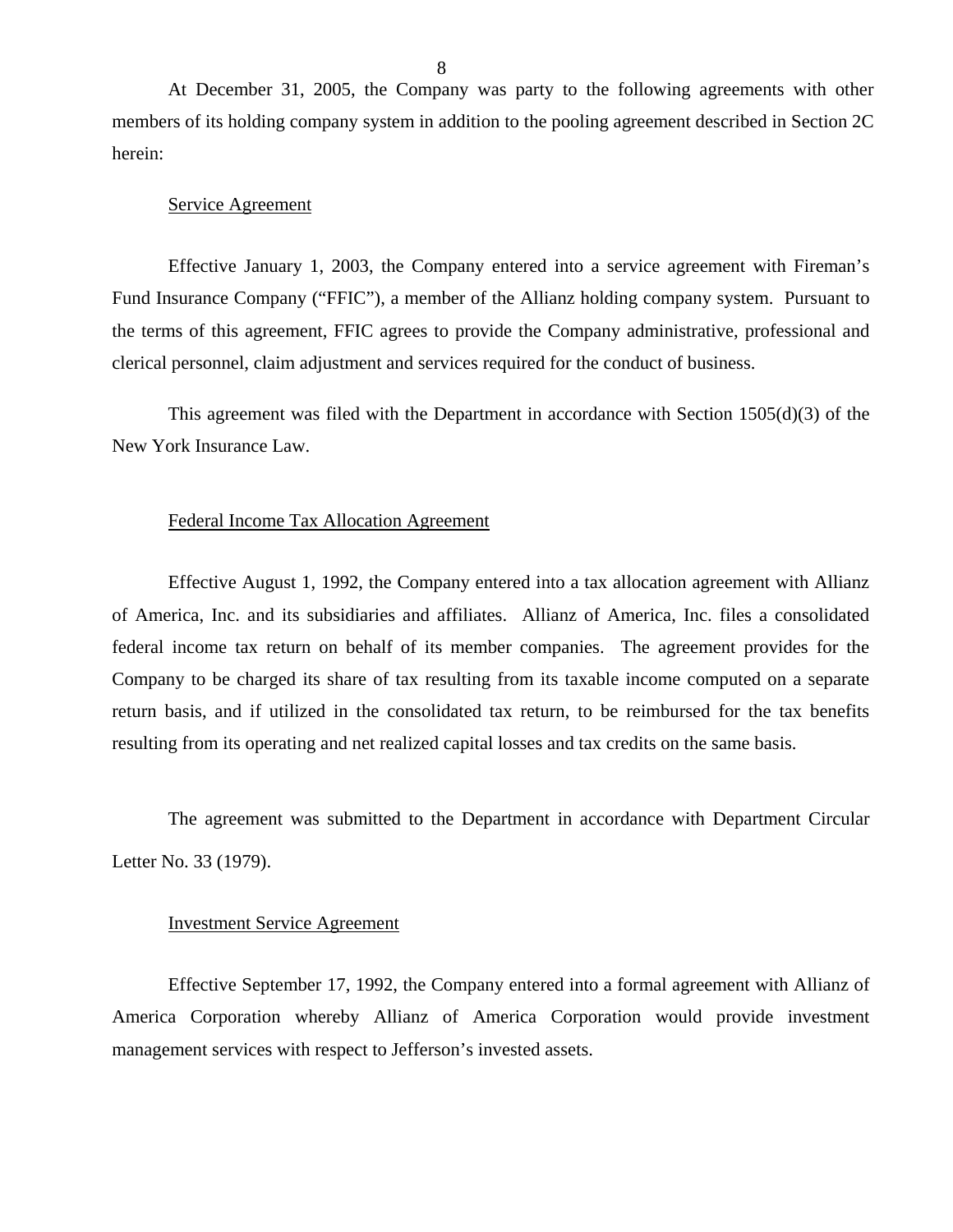E. Abandoned Property Law

Section 1316 of the New York Abandoned Property Law provides that amounts payable to a resident of this state from a policy of insurance, if unclaimed for three years, shall be deemed to be abandoned property. Such abandoned property shall be reported to the comptroller on or before the first day of April each year. Such filing is required of all insurers regardless of whether or not they have any abandoned property to report.

The Company's abandoned property reports for the period of this examination were all filed on a timely basis pursuant to the provisions of Section 1316 of the New York Abandoned Property Law.

#### F. Significant Operating Ratios

The following ratios have been computed as of December 31, 2005, based upon the results of this examination:

| Net premiums written to surplus as regards policyholders                   | $0\%$ |
|----------------------------------------------------------------------------|-------|
| Liabilities to liquid assets (cash and invested assets less investments in |       |
| affiliates)                                                                | 44%   |
| Premiums in course of collection to surplus as regards policyholders       | $0\%$ |

All of the above ratios fall within the benchmark ranges set forth in the Insurance Regulatory Information System of the National Association of Insurance Commissioners.

The underwriting ratios presented below are on an earned/incurred basis and encompass the three-year period covered by this examination:

|                                              | Amounts        | Ratios  |
|----------------------------------------------|----------------|---------|
| Losses and loss adjustment expenses incurred | \$23,239,179   | 420.81% |
| Other underwriting expenses incurred         | 848,599        | 15.37   |
| Net underwriting loss                        | (18, 565, 288) | 336.18  |
| Premiums earned                              | \$ 5,522,490   | 100.00% |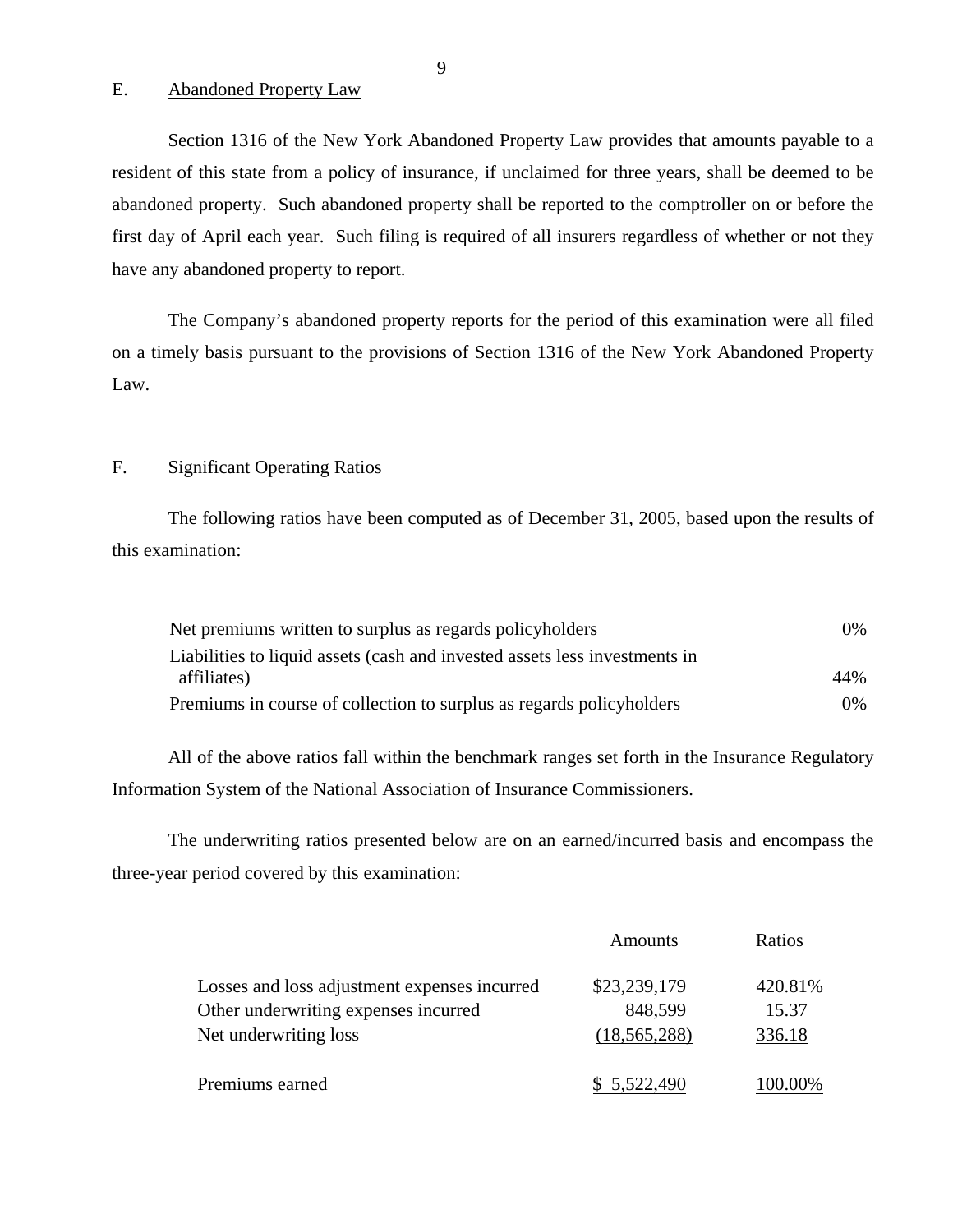#### <span id="page-11-0"></span>G. Accounts and Records

#### 1. Prior Report Acknowledgment

The Company failed to provide a signed statement from its directors in compliance with Section 312(b) of the New York Insurance Law, which states, in part:

> "A copy of the report (on examination) shall be furnished by such insurer or other person to each member of its board of directors and each such member shall sign a statement which shall be retained in the insurer's files confirming that such member has received and read such report. . ."

It is recommended that the Company comply with Section 312(b) of the New York Insurance Law by furnishing to each member of its board of directors the report on examination and each such member must sign a statement to be retained in the insurer's files confirming that such member has received and read such report.

#### 2. Custodian Agreement

Management answered affirmatively to the following General Interrogatory:

"Excluding items in Schedule E, real estate, mortgage loans and investments held physically in the reporting entity's offices, vaults or safety deposit boxes, were all stocks, bonds and other securities, owned throughout the current year held pursuant to a custodial agreement with a qualified bank or trust company in accordance with Part 1-General, Section IV.H-Custodial or Safekeeping Agreements of the NAIC Financial Condition Examiners Handbook?"

However, the examiners' review of the custodian agreement revealed that the Company's custodial agreement was lacking certain protective covenants set forth in Section IV.H of the NAIC Financial Condition Examiners Handbook.

It is recommended that the Company procure a custodial agreement which contain the requisite provisions to comply with NAIC guidelines.

#### 3. Engagement Letter

The engagement letter between the Company and its CPA firm of KPMG LLP is missing the required clauses of the Department Regulation 118, Part 89.2.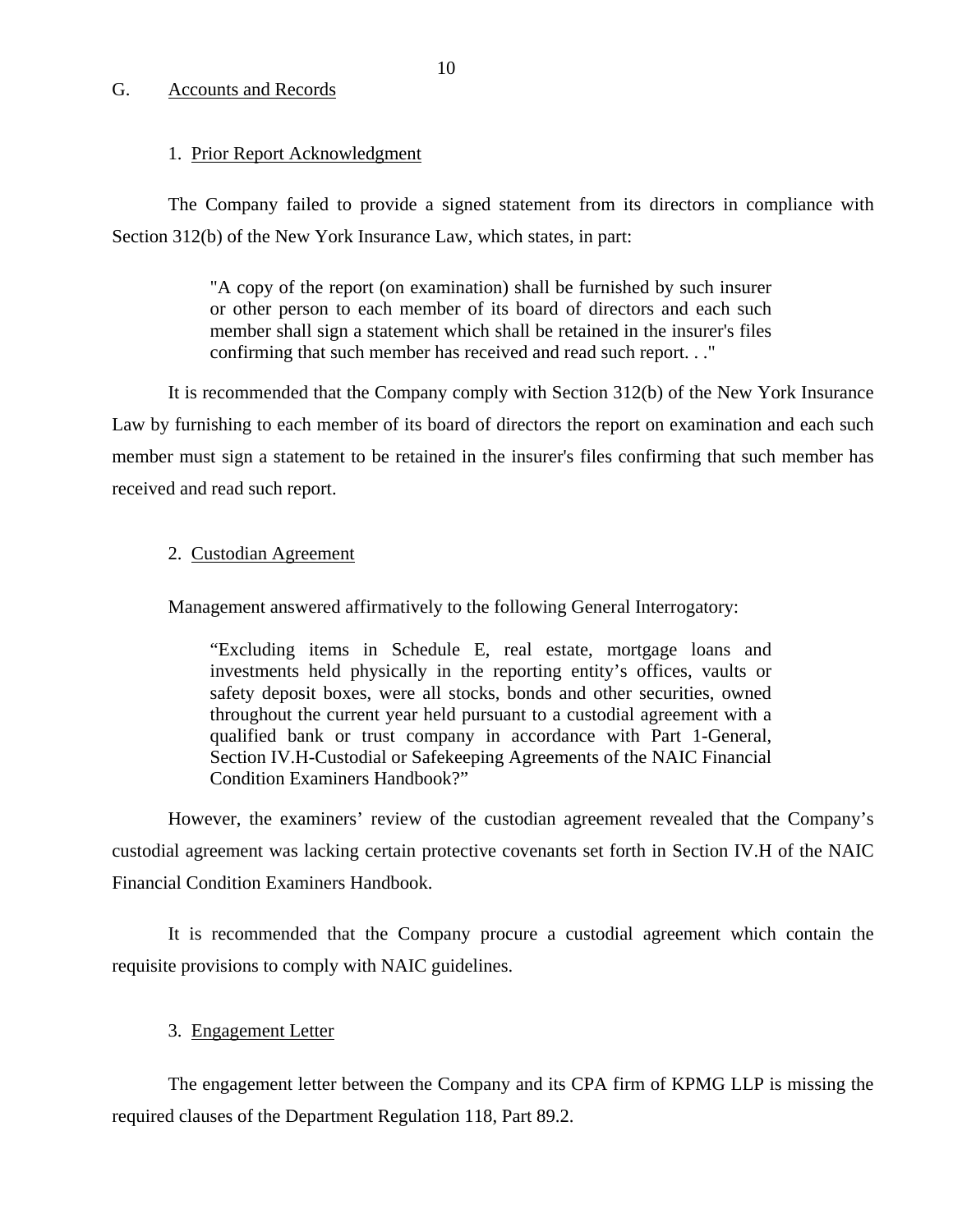Such contract must specify that:

"(a) on or before May 31st, the CPA shall provide an audited financial statement of such insurer and of any subsidiary required by section  $307(b)(1)$  of the Insurance Law together with an opinion on the financial statements of such insurer and any such subsidiary for the prior calendar year and an evaluation of the insurer's and any such subsidiary's accounting procedures and internal control systems as are necessary to the furnishing of the opinion;

(b) any determination by the CPA that the insurer has materially misstated its financial condition as reported to the superintendent or that the insurer does not meet minimum capital or surplus to policyholder requirements set forth in the Insurance Law shall be given by the CPA, in writing, to the superintendent within 15 calendar days following such determination; and

(c) the workpapers and any communications between the CPA and the insurer relating to the audit of the insurer shall be made available for review by the superintendent at the offices of the insurer, at the Insurance Department or at any other reasonable place designated by the superintendent. The CPA must retain for review such workpapers and communications in accordance with the provisions of Part 243 of this Title (Regulation 152). More specifically, such workpapers and communications must be retained by the CPA for the period specified in sections  $243.2(b)(7)$  and (c) of this Title. For the purposes of this subdivision, the workpapers and communications shall be deemed to have been created on the date the filing required by section 89.2(a) of this Part was submitted to the superintendent."

It is recommended that the Company comply with the provisions of Section 307(b) of the New York Insurance Law and Department Regulation 118, Part 89.2, with respect to its written engagement contracts with its CPA.

#### 4. General Expenses

The examiners reviewed the Company's method of expense allocation to ascertain its compliance with methods delineated in Part 106.2 and as defined by Part 106.3 of Department Regulation 30. During this review, the Company could not provide records which substantiated the basis for its expense allocation.

It is recommended that the Company comply with Department Regulation 30 by keeping records to support its expense allocation basis in a clear and legible manner that can be made readily available for examination.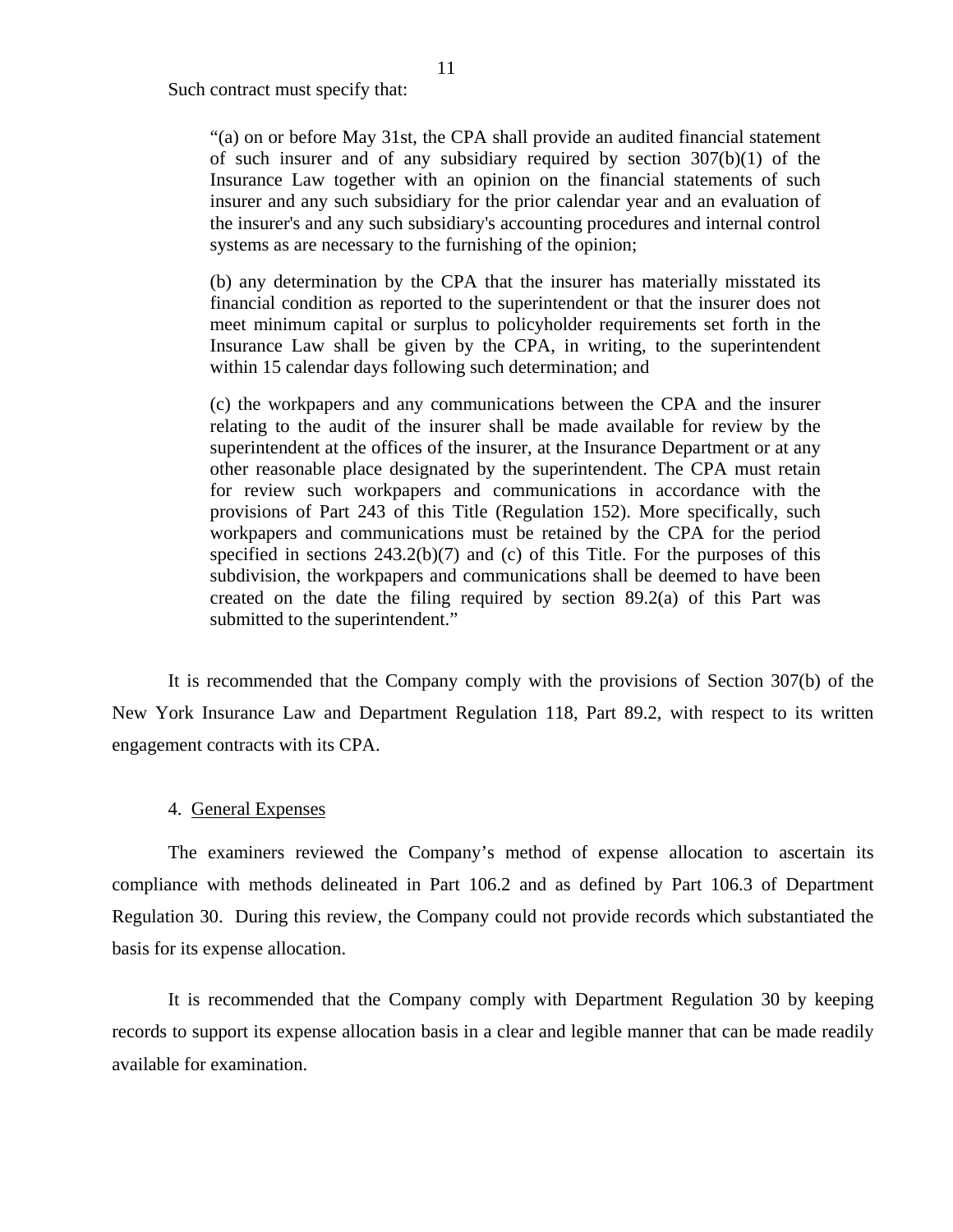#### 5. Investment

The Company participates in dollar reverse repurchase agreements and entered into mortgagebacked security reverse repurchase agreements ("dollar roll") with certain securities dealers. However, the Company failed to provide the examiners with copies of the master repurchase agreement, which defines the parameters and assumptions governing trades between the two parties in accordance with the NAIC Accounting Practices and Procedures Manual Statements of Statutory Accounting Principles ("SSAP") No. 45.

It is recommended that the Company comply with the provisions of SSAP No. 45 and procure master repurchase agreement from counterparties with whom it trades.

#### 6. Reinsurance Recoverable on Loss and Loss Adjustment Expenses

Pursuant to the NAIC Examiners Handbook, the company is required to agree reinsurance recoverable to a valid reinsurance contract. A review of reinsurance recoverable balance revealed the Company's failure to provide valid reinsurance contracts for two of ten claims selected. Although the reinsurance treaties are in runoff, the failure to maintain the underlying reinsurance contract does not conform to the requirements of the NAIC Examiners Handbook.

It is recommended that the Company comply with the NAIC Examiners Handbook by maintaining its books and records in a way that will enable verification that the reinsurance recoverable amounts are for valid reinsurance contracts.

#### 7. Subsidiary Common Stock

In the 2005 annual statement, an increase of \$185,705 in value of Monticello's common stock was reported by the Company as additional common stock owned. A review of this account revealed that it should have been reported as a realized gain.

It is recommended that the Company treat and report all increases in value of securities holdings as realized gain on sale of securities, not as an additional common stock acquired during the year.

#### 8. Loss Reserve Claim Reviewed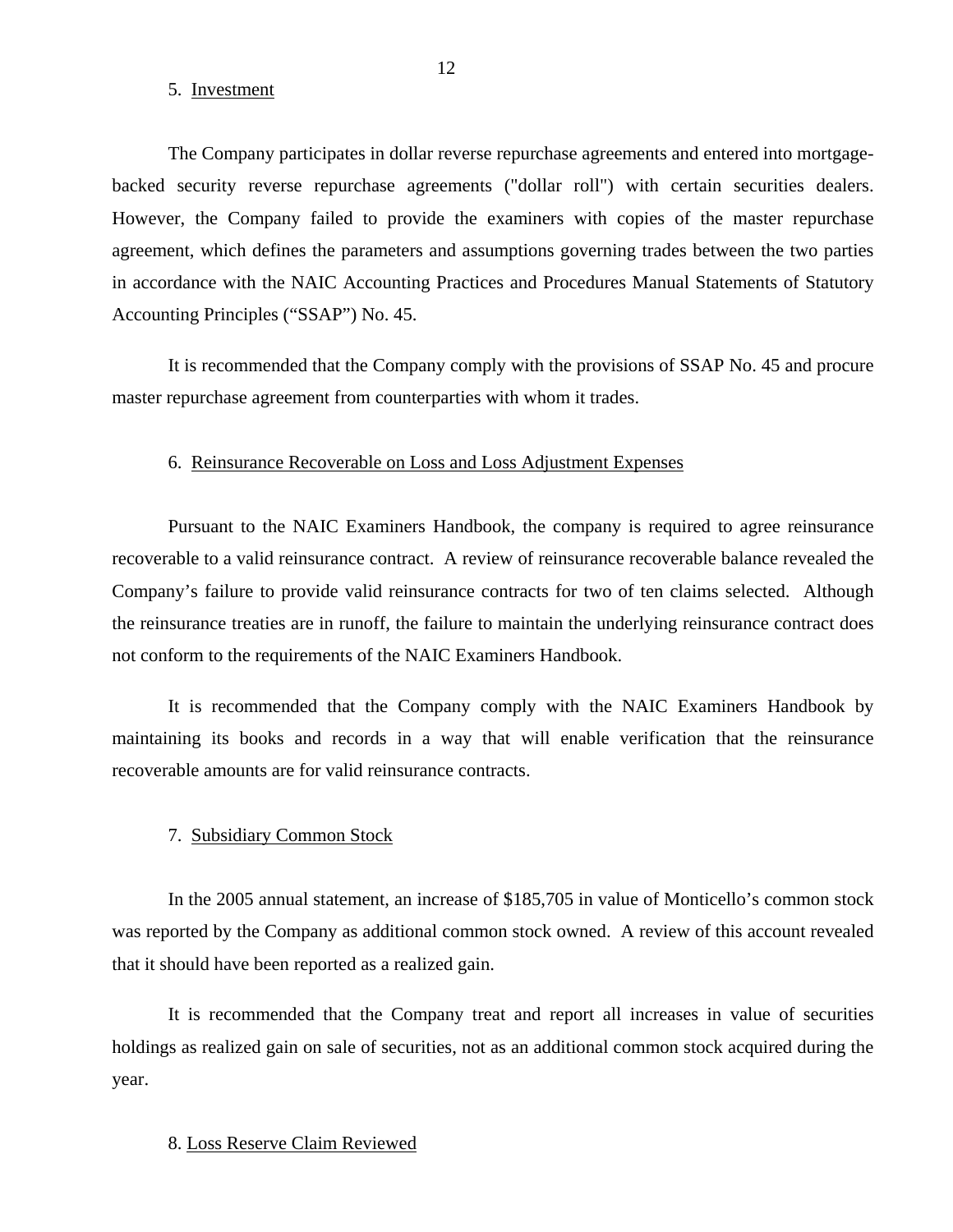Section 1303 of New York Insurance Law, in part, states as follows:

"Every insurer shall maintain reserves in an amount estimated in the aggregate to provide for the payment of all losses or claims incurred on or prior to the date of statement, whether reported or unreported, which are unpaid as of such date and for which such insurer may be liable, and reserves in an amount estimated to provide for the expenses of adjustment of such losses or claims."

The examiners reviewed the Company's claim files to ascertain the accuracy of the recording of loss transactions as well as the adequacy of the established case loss reserves. This review revealed that in a number of cases the Company inadequately established and maintained reserves for payment of loss indemnity and expenses.

It is recommended that the Company comply with the provisions of Section 1303 of New York Insurance Law by maintaining an adequate reserve for payment of its losses.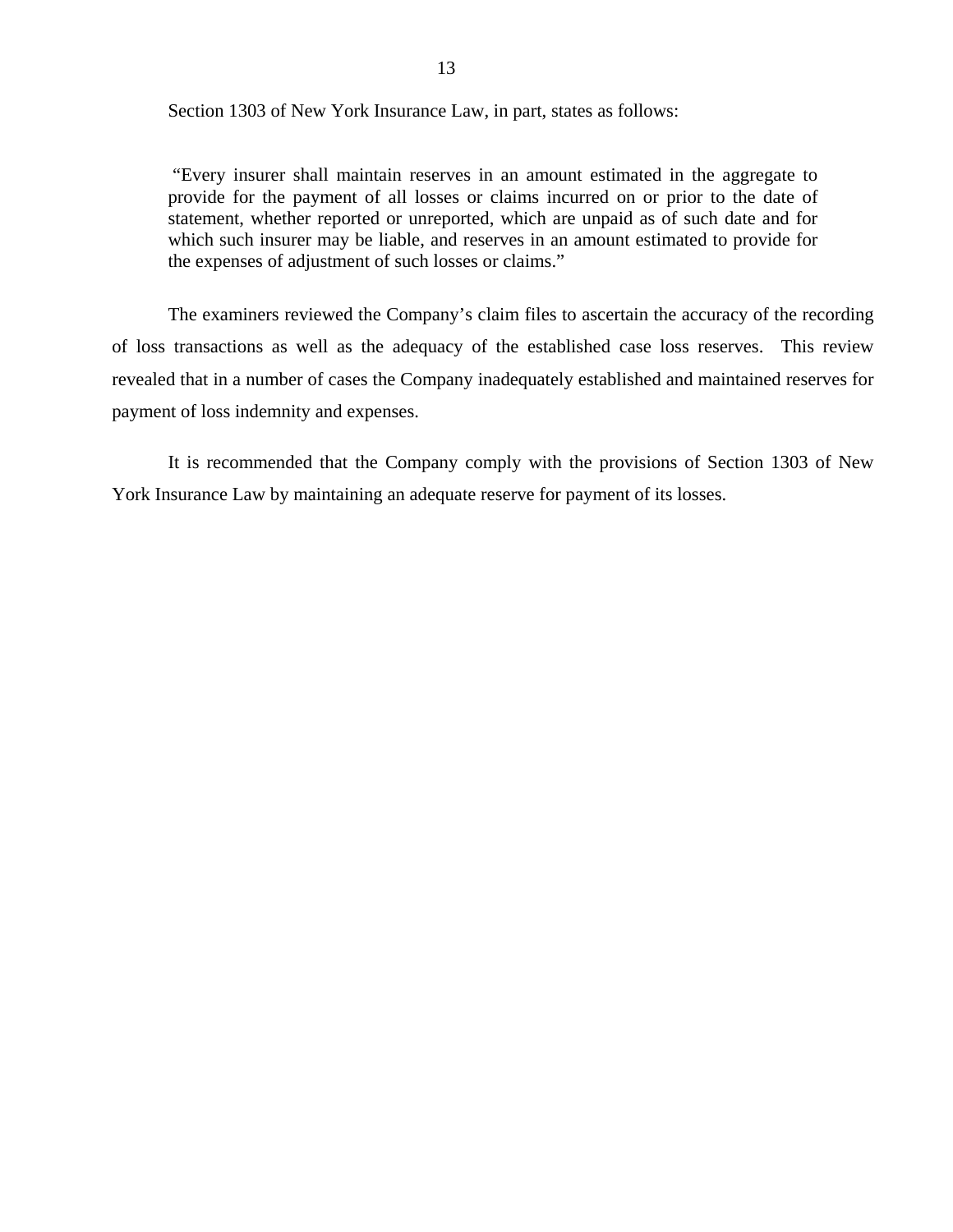## 14 **3. FINANCIAL STATEMENTS**

## <span id="page-15-0"></span>A Balance Sheet

The following shows the assets, liabilities and surplus as regards policyholders as of December 31, 2005 as determined by this examination and as reported by the Company:

|                                                     |               | Examination            |               | <b>Company</b> | Surplus                                     |
|-----------------------------------------------------|---------------|------------------------|---------------|----------------|---------------------------------------------|
| Assets                                              |               | <b>Assets Not</b>      | Admitted      | Net Admitted   | Increase                                    |
|                                                     | Assets        | Admitted               | Assets        | Assets         | (Decrease)                                  |
| <b>Bonds</b>                                        | \$85,146,861  |                        | \$85,146,861  | \$85,146,861   |                                             |
| Common stocks                                       | 38,967,669    |                        | 38,967,669    | 38,967,669     |                                             |
| Cash, cash equivalents and                          |               |                        |               |                |                                             |
| short-term investments                              | (1,109,664)   |                        | (1,109,664)   | (1,109,664)    |                                             |
| Other invested assets                               | 4,355,971     |                        | 4,355,971     | 4,355,971      |                                             |
| Investment income due and                           |               |                        |               |                |                                             |
| accrued                                             | 1,057,084     |                        | 1,057,084     | 1,057,084      |                                             |
| Uncollected premiums and<br>agents' balances in the |               |                        |               |                |                                             |
| course of collection                                | 18,316        | $\mathbb{S}$<br>10,595 | 7,721         | \$7,721        |                                             |
| Amounts recoverable from                            |               |                        |               |                |                                             |
| reinsurers                                          | 3,675,943     |                        | 3,675,943     | 3,675,943      |                                             |
| Net deferred tax asset                              | 13,572,487    | 11,841,068             | 1,731,419     | 1,731,419      |                                             |
| Guaranty funds receivable                           |               |                        |               |                |                                             |
| or on deposit                                       | 14,052        |                        | 14,052        | 14,052         |                                             |
| Receivables from parent,                            |               |                        |               |                |                                             |
| subsidiaries and affiliates                         | 71,206        |                        | 71,206        | 71,206         |                                             |
| Total assets                                        | \$145,769,925 | \$11,851,663           | \$133,918,262 | \$133,918,262  | $\boldsymbol{\mathsf{S}}$<br>$\overline{0}$ |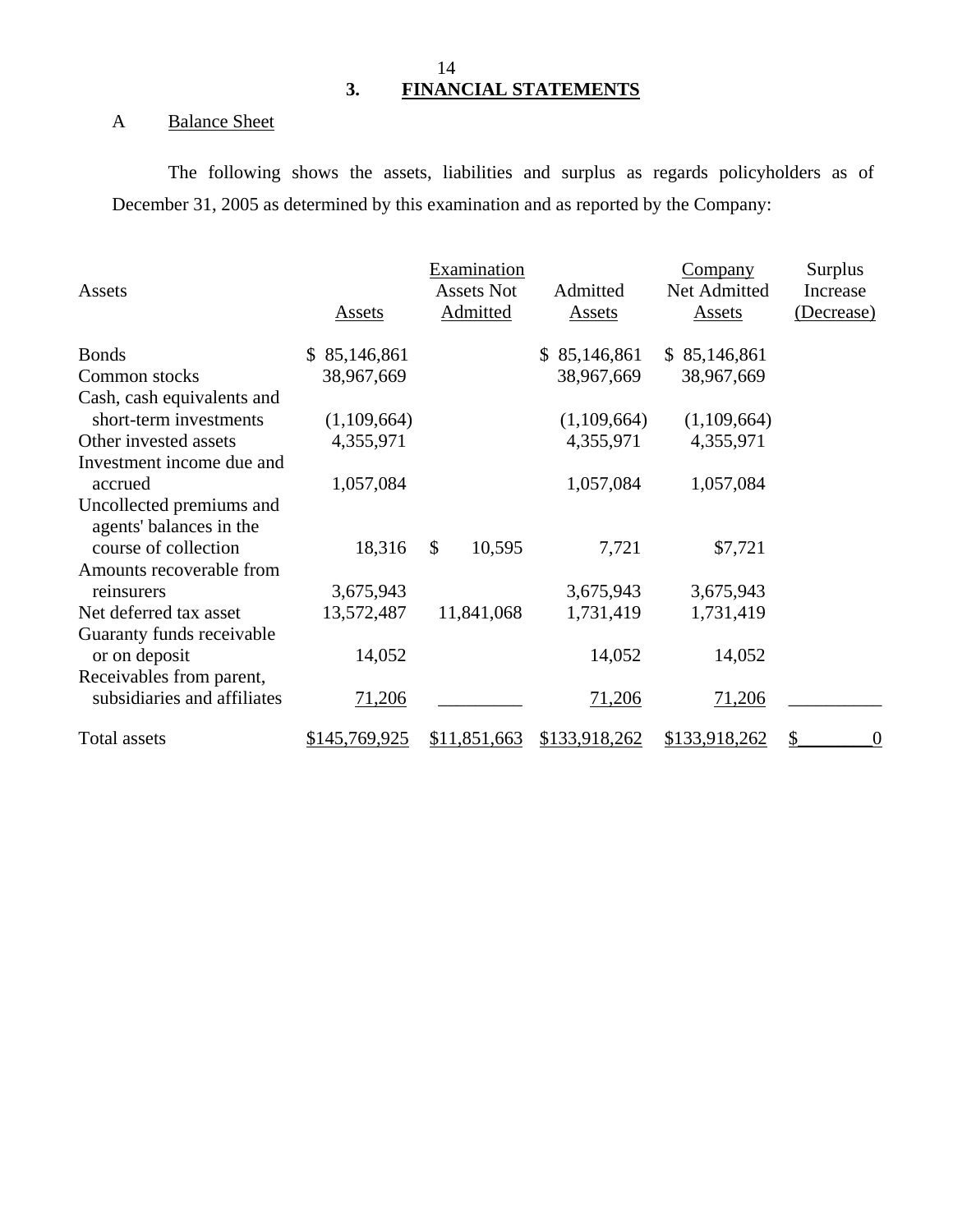| Liabilities, surplus and other funds<br><b>Liabilities</b>               | Examination   | <b>Company</b> | Surplus<br>Increase<br>(Decrease) |
|--------------------------------------------------------------------------|---------------|----------------|-----------------------------------|
| Losses and loss adjustment expenses                                      | \$33,455,525  | \$24,911,525   | \$(8,544,000)                     |
| Reinsurance payable on paid losses and loss adjustment<br>expenses       | 917,641       | 917,641        |                                   |
| Taxes, licenses and fees (excluding federal and foreign<br>income taxes) | (147, 242)    | (147, 242)     |                                   |
| Unearned premiums                                                        |               |                |                                   |
| Ceded reinsurance premiums payable (net of ceding<br>commissions)        | 1,544         | 1,544          |                                   |
| Amounts withheld or retained by company for account                      |               |                |                                   |
| of others                                                                | 2,342         | 2,342          |                                   |
| Provision for reinsurance                                                | 1,751,339     | 1,751,339      |                                   |
| Funds borrowed dollar rolls                                              | 790,757       | 790,757        |                                   |
| Sundry liabilities                                                       | 601,614       | 601,614        |                                   |
| <b>Total liabilities</b>                                                 | \$ 37,373,521 | \$28,829,521   | $$$ (8,544,000)                   |
| <b>Surplus and Other Funds</b>                                           |               |                |                                   |
| Common capital stock                                                     | \$10,453,700  | \$10,453,700   |                                   |
| Gross paid in and contributed surplus                                    | 40,979,284    | 40,979,284     |                                   |
| Unassigned funds (surplus)                                               | 45, 111, 757  | 53,655,757     | $$$ (8,544,000)                   |
| Surplus as regards policyholders                                         | \$96,544,741  | \$105,088,741  | $$$ (8,544,000)                   |
| Total liabilities and surplus                                            | \$133,918,262 | \$133,918,262  | \$<br>0                           |

NOTE: The Internal Revenue Service has not yet begun to audit tax returns covering tax years 2003 through 2005. The examiner is unaware of any potential exposure of the Company to any tax assessment and no liability has been established herein relative to such contingency.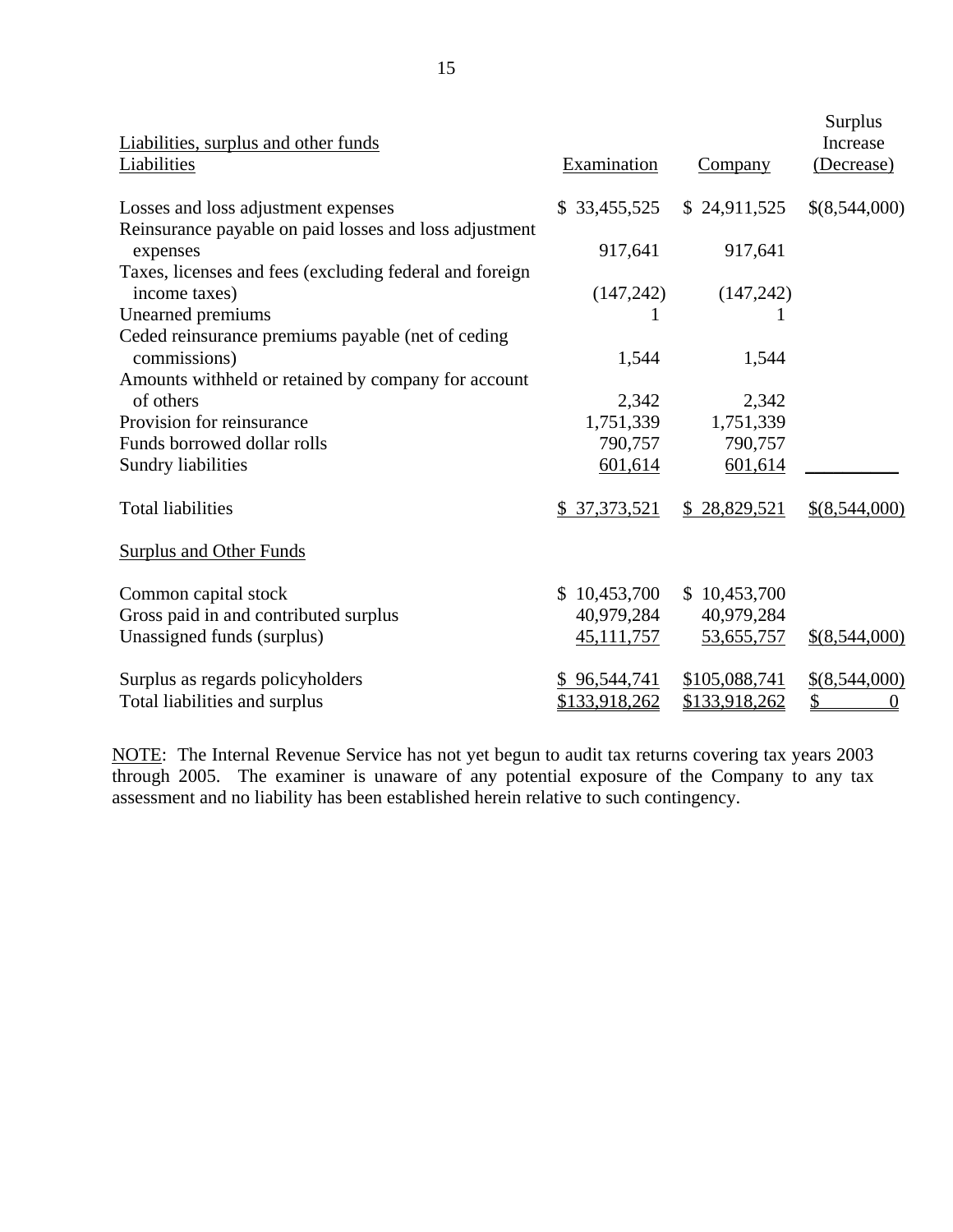## B. Underwriting and Investment Exhibit

Surplus as regards policyholders increased \$25,400,187 during the three-year examination period January 1, 2003 through December 31, 2005, detailed as follows:

## Statement of Income

| <b>Underwriting Income</b>                                                                          |                           |                        |
|-----------------------------------------------------------------------------------------------------|---------------------------|------------------------|
| Premiums earned                                                                                     |                           | \$5,522,490            |
| Deductions:<br>Losses and loss adjustment expenses incurred<br>Other underwriting expenses incurred | \$23,239,179<br>848,599   |                        |
| Total underwriting deductions                                                                       |                           | 24,087,778             |
| Net underwriting gain or (loss)                                                                     |                           | \$(18,565,288)         |
| <b>Investment Income</b>                                                                            |                           |                        |
| Net investment income earned<br>Net realized capital gain                                           | \$22,245,841<br>3,825,718 |                        |
| Net investment gain or (loss)                                                                       |                           | 26,071,559             |
| Other Income                                                                                        |                           |                        |
| Net gain or (loss) from agents' or premium balances<br>charged off                                  | \$(36,033)                |                        |
| Total other income                                                                                  |                           | (36,033)               |
| Net income before federal income taxes<br>Federal and foreign income taxes incurred                 |                           | \$7,470,238<br>(1,127) |
| Net Income                                                                                          |                           | \$7,469,111            |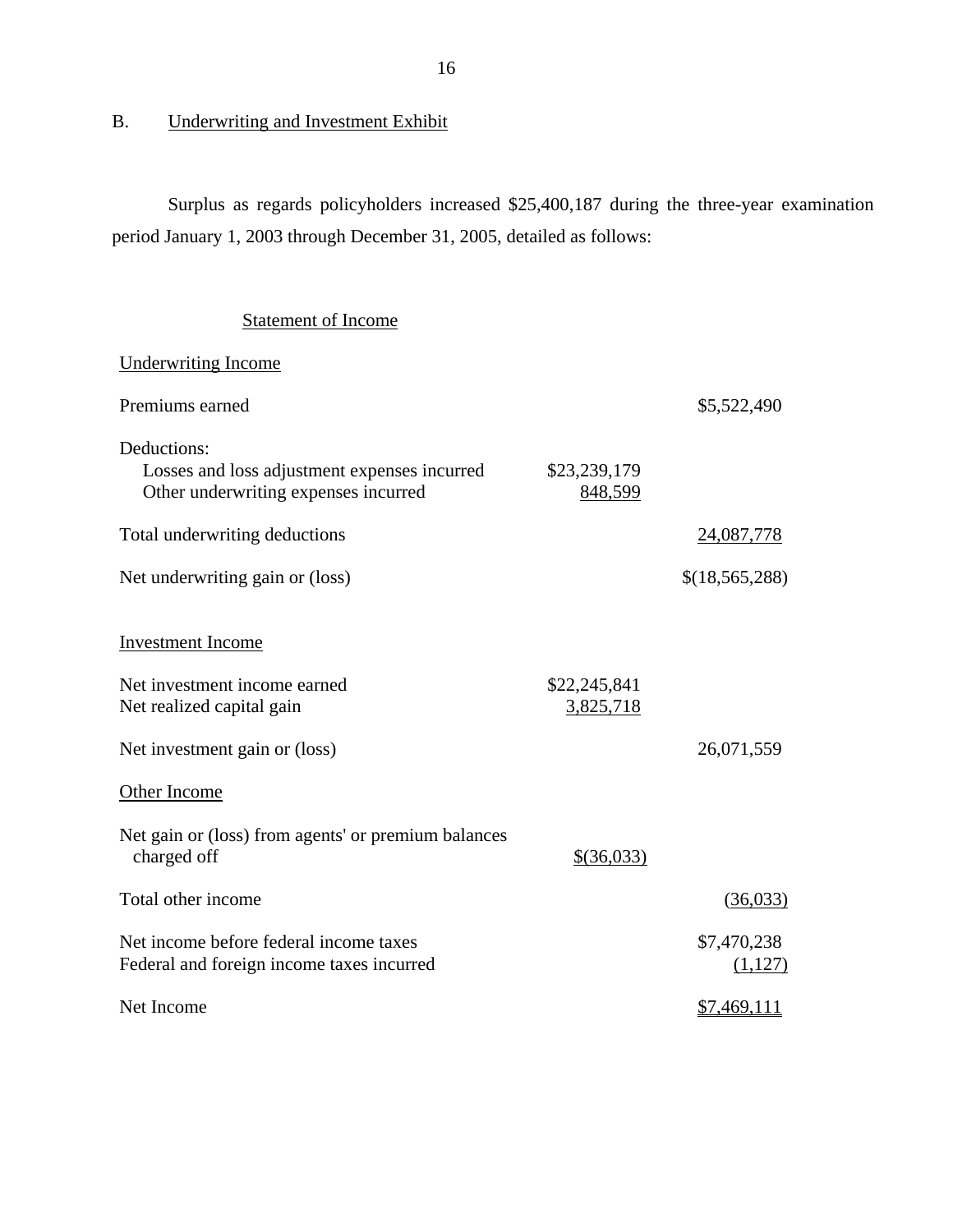C. Capital and Surplus Account

#### Surplus as regards policyholders per report on examination as of December 31, 2002 \$71,144,554

|                                                     | Gains in<br>Surplus | Losses in<br><b>Surplus</b> |              |
|-----------------------------------------------------|---------------------|-----------------------------|--------------|
| Net income                                          | \$7,469,111         |                             |              |
| Net unrealized capital gains or (losses)            | 10,229,012          |                             |              |
| Change in net deferred income tax                   | 13,558,390          |                             |              |
| Change in non admitted assets                       |                     | \$6,987,187                 |              |
| Change in provision for reinsurance                 | 1,930,001           |                             |              |
| Aggregate write-ins for gains and losses in surplus |                     | 799,140                     |              |
| Total gains and losses                              | \$33,186,514        | \$7,786,327                 |              |
| Net increase (decrease) in surplus                  |                     |                             | 25,400,187   |
| Surplus as regards policyholders per report on      |                     |                             |              |
| examination as of December 31, 2005                 |                     |                             | \$96.544.741 |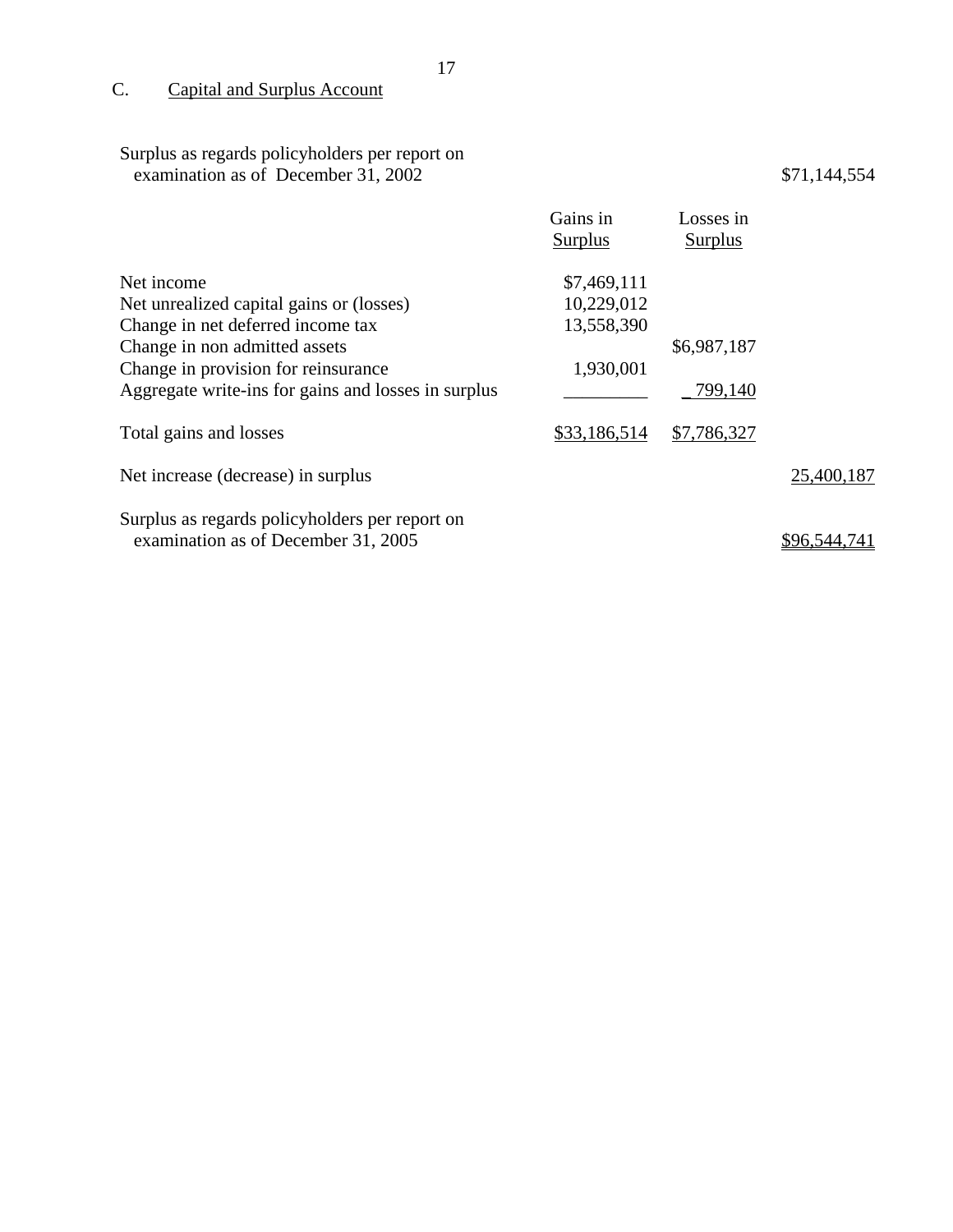### 18 **4. LOSSES AND LOSS ADJUSTMENT EXPENSES**

<span id="page-19-0"></span>The examination liability for the captioned items of \$33,455,525 is \$8,544,000 more than the \$24,911,525 reported by the Company in its December 31, 2005, filed annual statement. The analysis was conducted in accordance with generally accepted actuarial principles and practices and was based on statistical information contained in the Company's internal records and in its filed annual statements.

It is recommended that the Company comply with Section 1303 of the New York Insurance Law and maintain loss adjustment expense reserves adequate to provide for the cost of adjusting all losses or claims incurred on or prior to the annual statement date.

The examination increase to the reserves represents the Company's 80% share of the pooling agreement with its subsidiary Monticello Insurance Company of Delaware.

#### **5. MARKET CONDUCT ACTIVITIES**

In the course of this examination, a review was made of the manner in which the Company conducts its business and fulfills its contractual obligations to policyholders and claimants. The review was general in nature and is not to be construed to encompass the more precise scope of a market conduct investigation, which is the responsibility of the Market Conduct Unit of the Property Bureau of this Department.

The general review was directed at the Company's claims and complaint handling procedures. This review revealed no significant problem areas.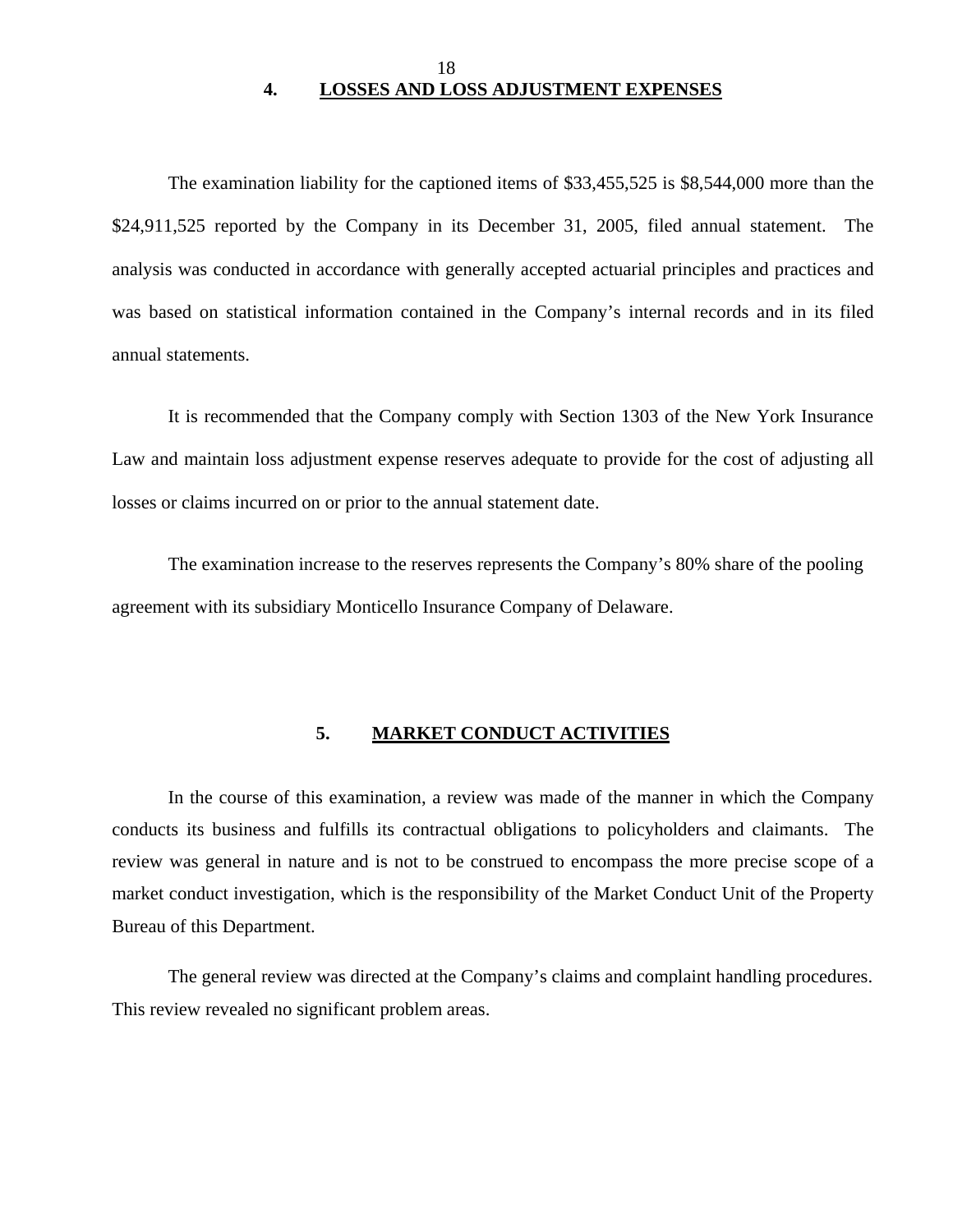19

## **6. COMPLIANCE WITH PRIOR REPORT ON EXAMINATION**

<span id="page-20-0"></span>The prior report on examination contained twenty-six recommendations as follows (page numbers refer to the prior report):

### ITEM PAGE NO.

| Α. | Management |
|----|------------|
|    |            |

- i. Board of Directors
	- a. It is recommended that the Company comply with its by-laws and maintain at least thirteen directors with at least three of them residing in New York State. 5

The Company has complied with this recommendation.

b. It is recommended that the board meet on a regular basis in order to properly exercise its management oversight responsibilities in accordance with Section 15 of the Company's by-laws. 6

The Company has complied with this recommendation.

c. It is recommended that the board of directors approve all investment transactions pursuant to the provisions of Section 1411(a) of the New York Insurance Law. 6

The Company has complied with this recommendation.

| ii. | Conflict of Interest                                                     |  |
|-----|--------------------------------------------------------------------------|--|
|     | It is recommended that the Company require its directors and officers to |  |
|     | complete conflict of interest statements on an annual basis.             |  |
|     |                                                                          |  |

The Company has complied with this recommendation.

- B. Holding Company System 11
	- i. Service Agreement
		- a. It is recommended that the Company comply with Section 1505(b) of the New York Insurance Law by maintaining its books and records in a way that will enable verification that the agreement has been implemented as represented to this Department.

The Company has complied with this recommendation.

b. It is recommended that the Company maintain vouchers for disbursements of one hundred dollars or more in accordance with Section 1217 of the New York Insurance Law. 11

The Company has complied with this recommendation.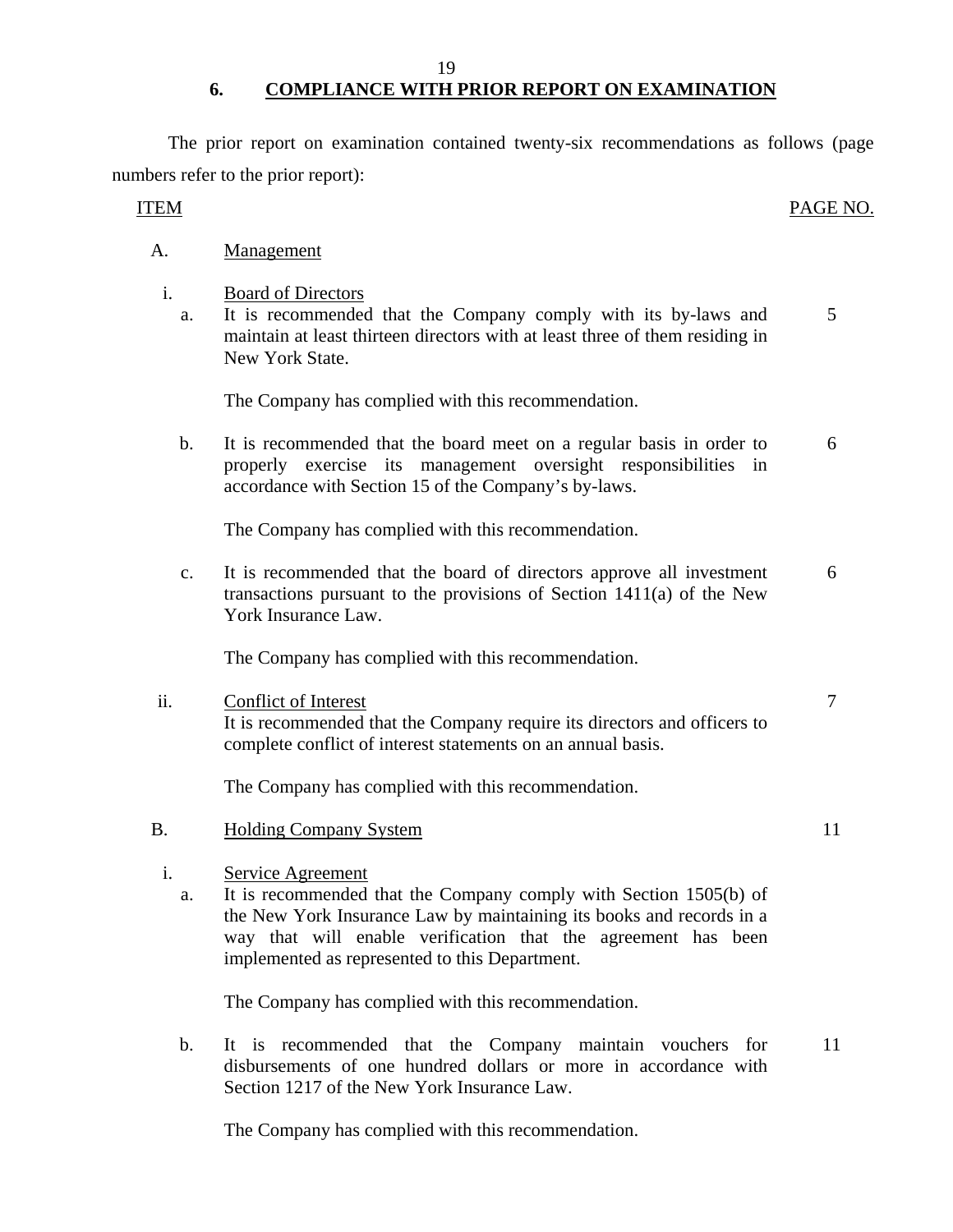c. It is recommended that the Company obtain a non-disapproval 12 notification from the Department in accordance with the provisions of Section 1505(d) of the New York Insurance Law prior to entering into service agreements, involving the rendering of services on a regular basis.

The Company has complied with this recommendation.

ii. Intercompany Reinsurance Agreement

It is recommended that the Company file with the Department all inter- 14 company reinsurance agreements and commutations of those agreements in accordance with the provisions of Section  $1505(d)(2)$  of the New York Insurance Law.

The Company has complied with this recommendation.

- C. Abandoned Property Law
- i. It is recommended that, in the future, the Company comply with the 15 provisions of Section 1316 of the New York Abandoned Property Law and file the required reports.

The Company has complied with this recommendation.

ii. It is recommended that the Company develop formal procedures for 16 monitoring outstanding checks that may be escheatable.

The Company has complied with this recommendation.

- D. Accounts and Records
- i. Cash
	- a. It is recommended that the Company perform and maintain proper bank 16 reconciliations and complete them on a timely basis.

The Company has complied with this recommendation.

b. It is recommended that the Company review its outstanding check list 16 on a regular basis and write-off all uncashed checks.

The Company has complied with this recommendation.

c. It is recommended that the Company take the steps necessary to have 17 its name included on all bank accounts.

The Company has complied with this recommendation.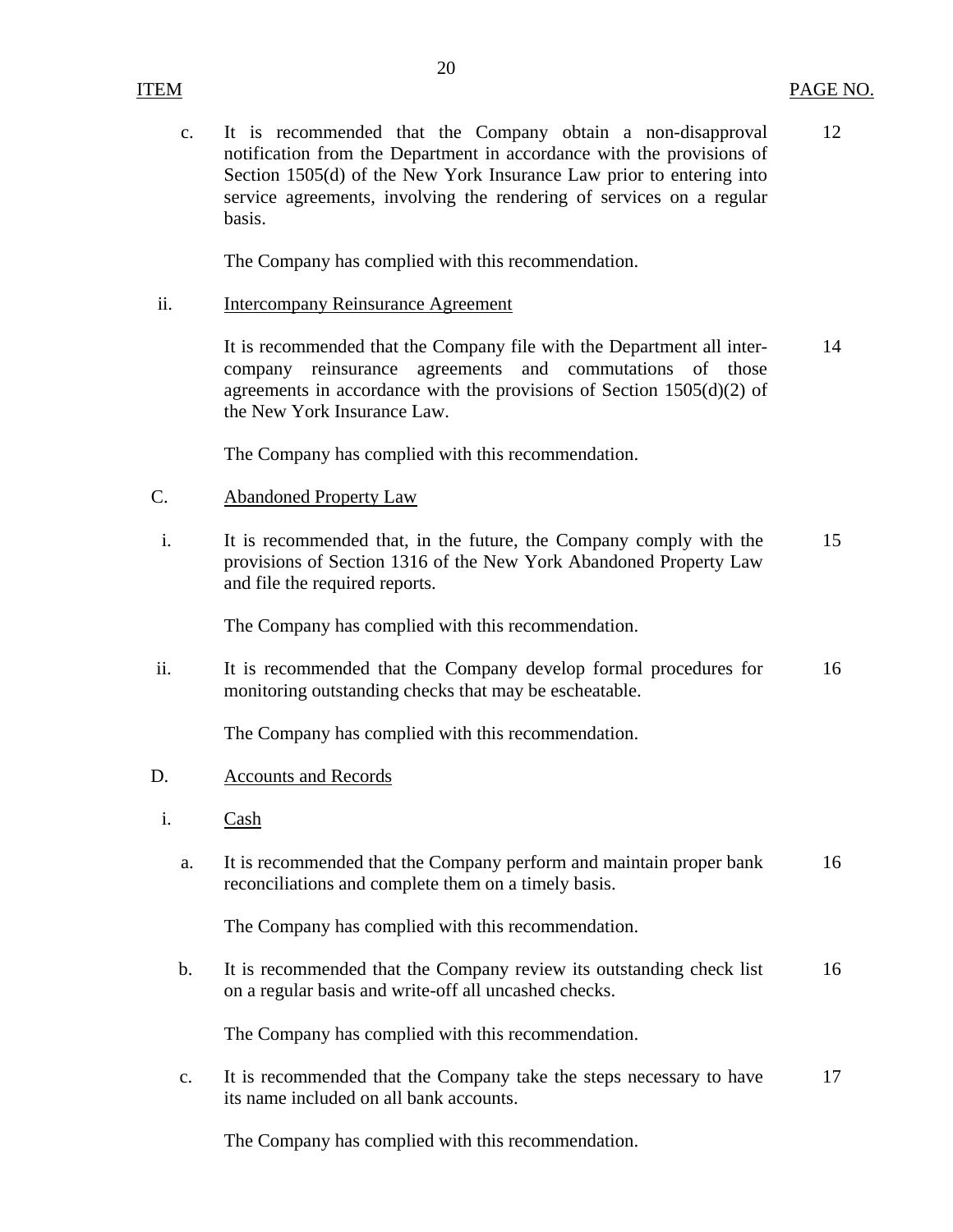#### ii. Reporting Premiums Written on the Annual Statement

It is recommended that the Company comply with SSAP No. 53 and 18 record premiums in the year corresponding with the effective dates of the policies.

The Company has complied with this recommendation.

#### iii. Locations of Company's Records

It is recommended that the Company file a plan in accordance with 18 Section 325(b) of New York Insurance Law to move its administrative operations to Novato, California.

The Company has complied with this recommendation.

#### iv. Failure to File Timely CPA Reports

It is recommended that the Company comply with Section 307(b) of the 19 New York Insurance Law and file timely audited financial statements with the Department.

The Company has complied with this recommendation.

#### v. Annual Statements Preparation Issues

It is recommended that the Company comply with the annual statement 20 instructions, exercise due diligence in its annual statement preparation, and maintain appropriate supporting documentation for all items in the filed annual statement.

The Company has complied with this recommendation.

#### vi. Missing or Incomplete Underwriting and Claim Files

It is recommended that the Company maintain its underwriting and 21 claim files, in accordance with Department Regulation 152.

The Company has complied with this recommendation.

#### vii. Custodian Agreement

It is recommended that the Company amend its custodial agreement to 21 incorporate all of the provisions set forth in the Examiners Handbook.

The Company has not complied with this recommendation and a similar recommendation is contained in this report.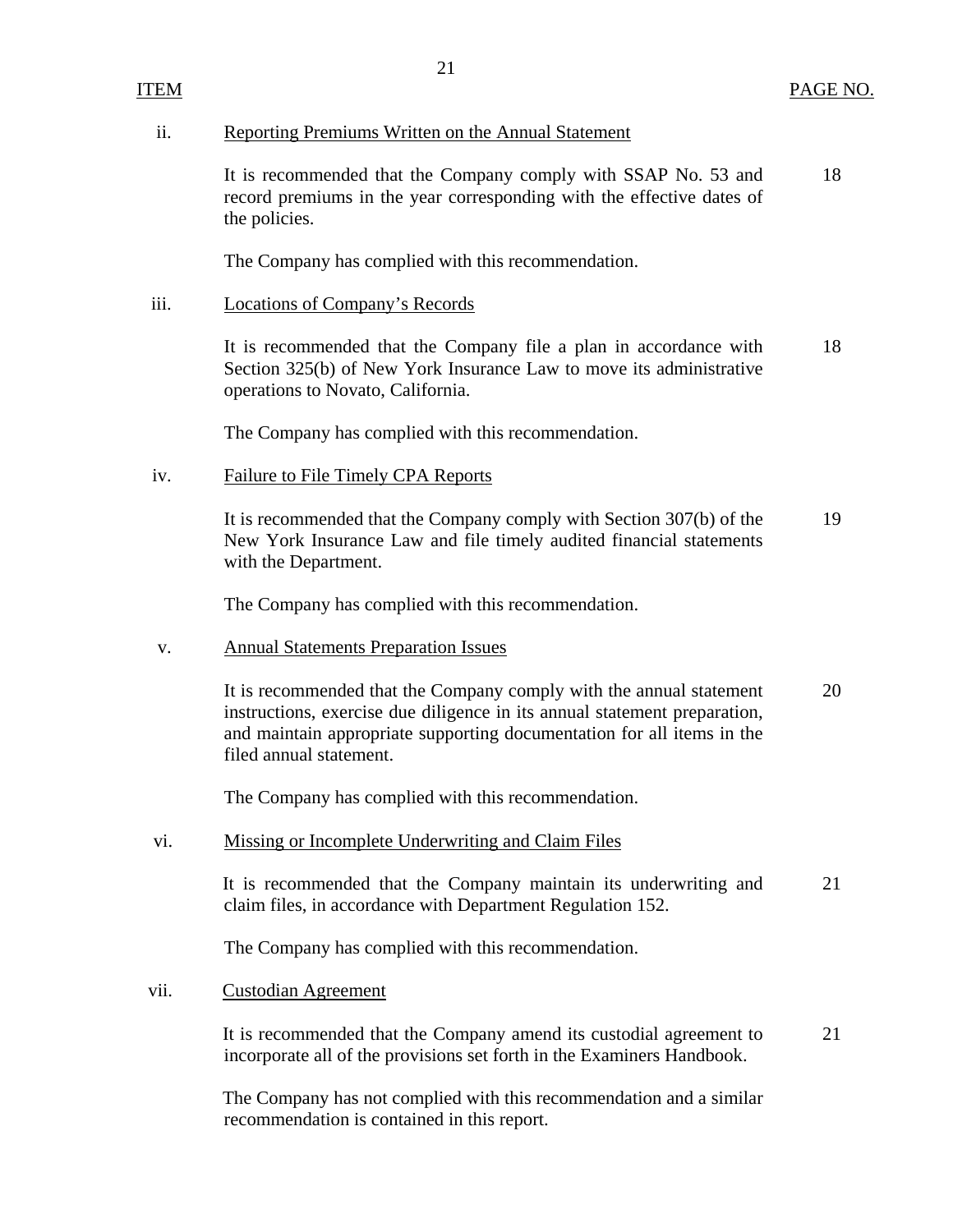| viii.    | <b>Internal Controls</b><br>It is recommended that the Company identify and rate all of its risk<br>areas and put in place the appropriate level of internal controls.                                                                | 22 |
|----------|---------------------------------------------------------------------------------------------------------------------------------------------------------------------------------------------------------------------------------------|----|
|          | The Company has complied with this recommendation.                                                                                                                                                                                    |    |
| Ε.       | <b>Agents' Balances or Uncollected Premiums</b><br>It is recommended that the Company comply with Section 1302(b) of<br>the New York Insurance Law when reporting its admitted asset for<br>agents' balances or uncollected premiums. | 27 |
|          | The Company has complied with this recommendation.                                                                                                                                                                                    |    |
| F.       | Reinsurance Recoverable on Loss and Loss Adjustment Expenses<br>It is recommended that the Company exercise greater care in reporting<br>reinsurance recoverable on paid losses and loss adjustment expenses on<br>Schedule F.        | 27 |
|          | The Company has complied with this recommendation.                                                                                                                                                                                    |    |
| G.       | <b>Losses and Loss Adjustment Expenses</b><br>It is recommended that the Company comply with the annual statement<br>instructions when completing the "Notes to Financial Statements".                                                | 28 |
|          | The Company has complied with this recommendation.                                                                                                                                                                                    |    |
| H.<br>i. | Provision for Reinsurance<br>It is recommended that the Company bill its reinsurance recoverables<br>on paid losses and loss adjustment expenses to its reinsurers in a<br>timely manner.                                             | 30 |
|          | The Company has complied with this recommendation.                                                                                                                                                                                    |    |
| ii.      | It is recommended that the Company age its reinsurance recoverables<br>on paid losses in accordance with the annual statement instructions in<br>order to allow a proper calculation of the provision for reinsurance.                | 30 |
|          | The Company has complied with this recommendation.                                                                                                                                                                                    |    |
| Ι.       | <b>Market Conduct Activities</b><br>It is recommended that the Company maintain a complaint log in<br>accordance with the provisions of Section 216.4(e) of Department<br>Regulation 64.                                              | 31 |

The Company has complied with this recommendation.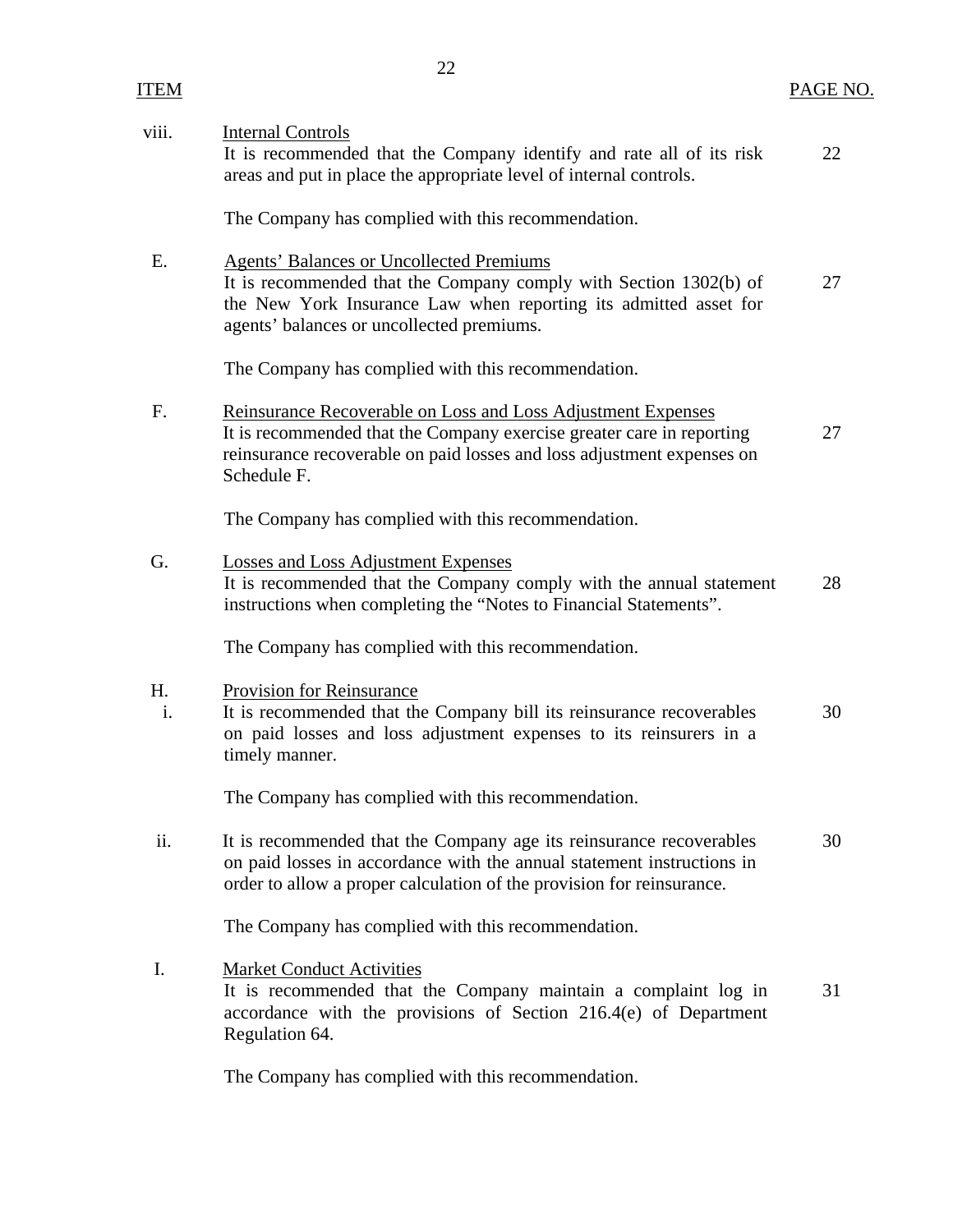#### 23

## **7. SUMMARY OF COMMENTS AND RECOMMENDATIONS**

#### <span id="page-24-0"></span>ITEM PAGE NO.

## A. Accounts and Records

### 1 Prior Report Acknowledgment

It is recommended that the Company comply with Section 312(b) of the 10 New York Insurance Law by furnishing to each member of its board of directors the report on examination and each such member must sign a statement to be retained in the insurer's files confirming that such member has received and read such report.

#### 2 Custodial Agreement

It is recommended that the Company procure a custodial agreement in 10 compliance with NAIC guidelines.

### 3 Engagement Letter

It is recommended that the Company comply with the provisions of 11 Section 307(b) of the New York Insurance Law and Department Regulation 118, Part 89.2, with respect to its written engagement contracts with its CPA.

#### 4 General Expenses

It is recommended that the Company comply with Department 11 Regulation 30 by keeping records to support its expense allocation basis in a clear and legible manner that can be made readily available for examination.

#### 5 Investment

It is recommended that the Company comply with the provisions of 12 SSAP No. 45 and procure master repurchase agreement from counterparties with whom it trades.

#### 6 Reinsurance Recoverable of Loss and Loss Adjustment Expenses

It is recommended that the Company comply with the NAIC Examiners 12 Handbook by maintaining its books and records in a way that will enable verification that the reinsurance recoverable amount is for valid reinsurance contracts.

#### 7 Subsidiary Common Stock

It is recommended that the Company treat and report all increase in 12 value of securities holdings as realized gain on sale of securities, not as an additional common stock acquired during year.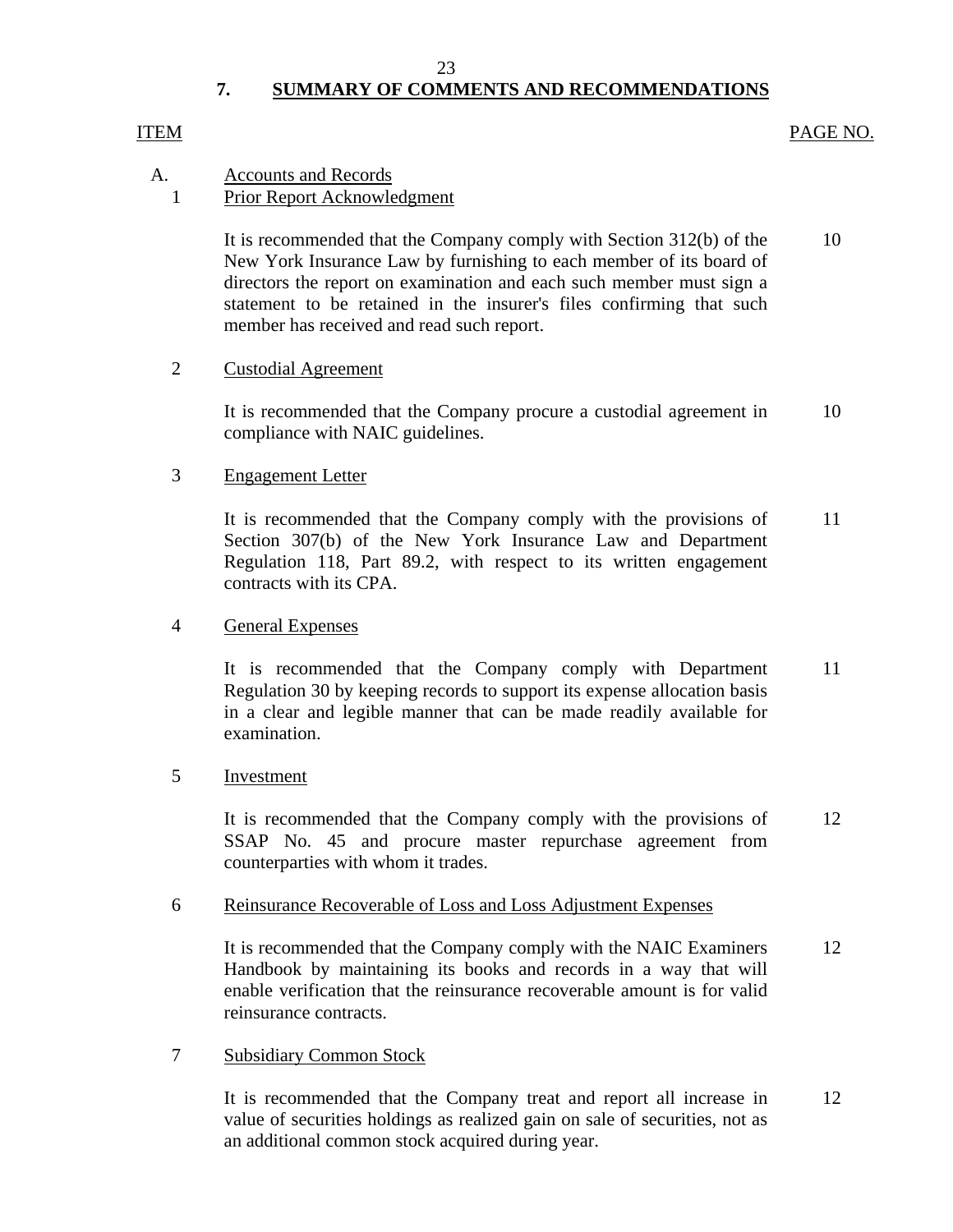## ITEM

#### 8 Loss Reserve Claim Review

It is recommended that the Company comply with the provisions of Section 1303 of New York Insurance Law by maintaining an adequate reserve for payment of its losses. 13

### B. Loss and Loss Adjustment Expenses

It is recommended that the Company comply with Section 1303 of the New York Insurance Law and maintain loss adjustment expense reserves adequate to provide for cost of adjusting all losses or claims incurred on or prior to the annual statement date. 18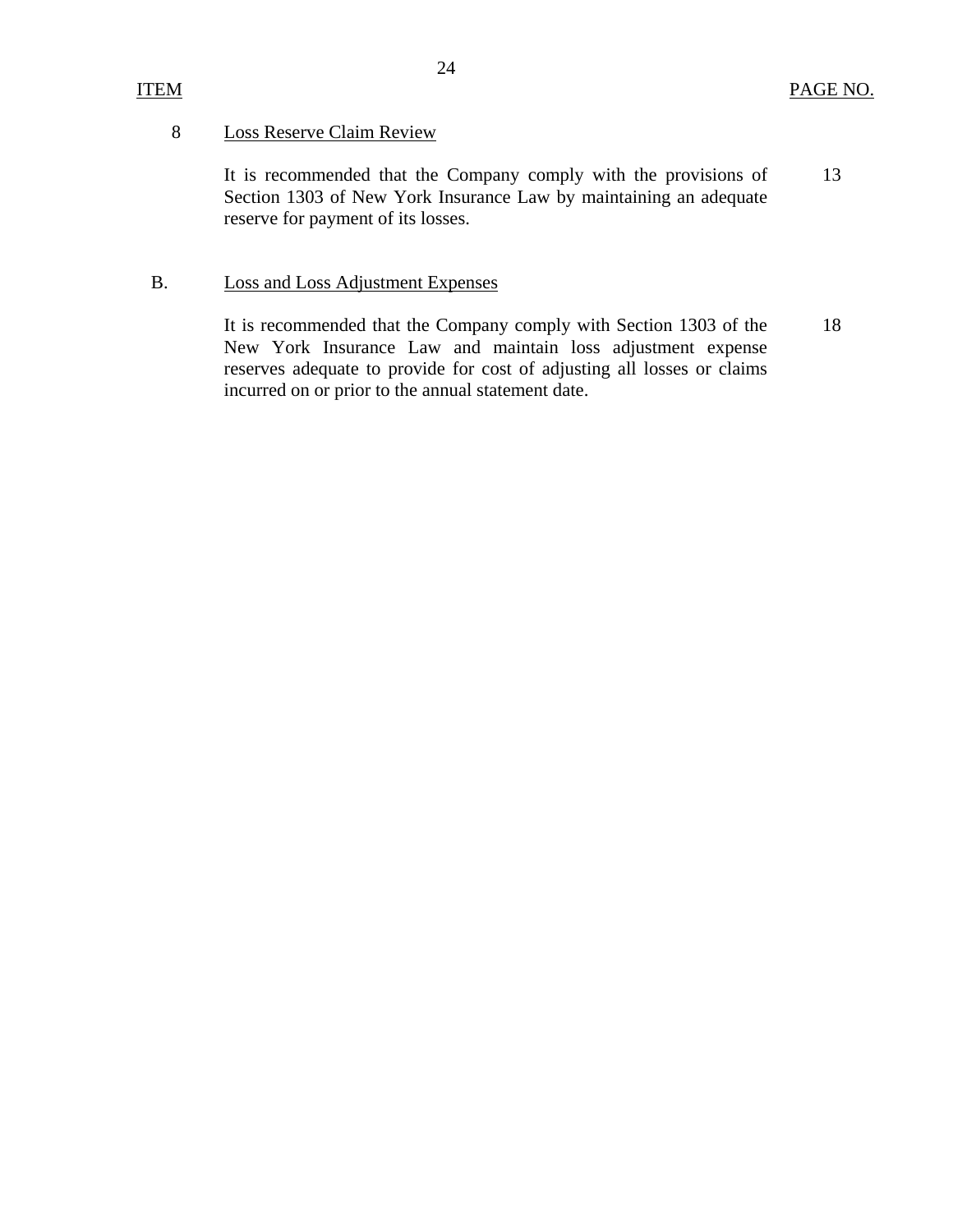Respectfully submitted,

 $\overline{\phantom{a}}$ /S/

 Adebola Awofeso Senior Insurance Examiner

STATE OF NEW YORK )  $)$ SS:  $\mathcal{L}$ COUNTY OF NEW YORK )

ADEBOLA AWOFESO, being duly sworn, deposes and says that the foregoing report, subscribed by him, is true to the best of his knowledge and belief.

 $\overline{\phantom{a}}$  /S/ Adebola Awofeso

Subscribed and sworn to before me

this  $\qquad \qquad$  day of  $\qquad \qquad$  , 2007.